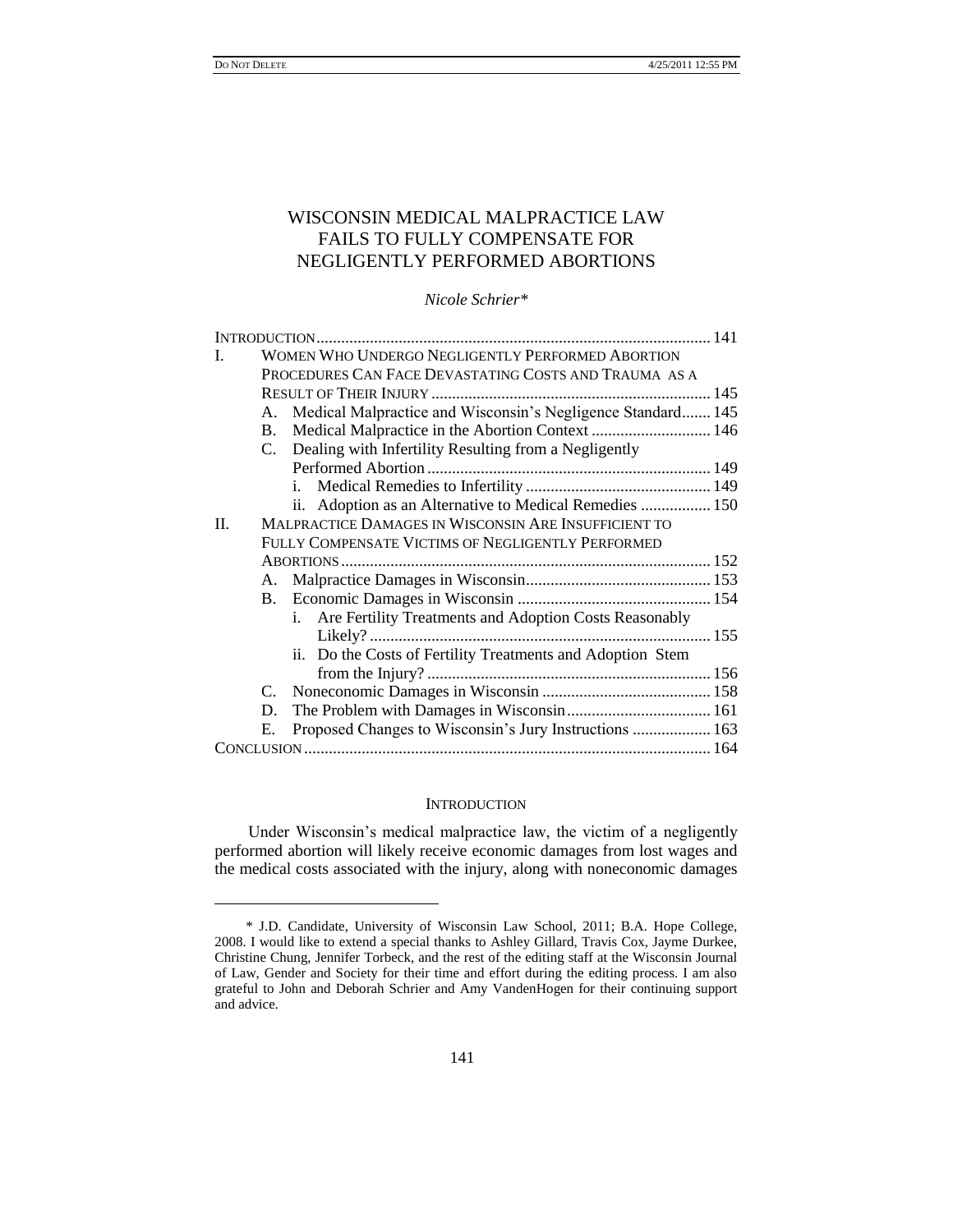# 142 *WISCONSIN JOURNAL OF LAW, GENDER & SOCIETY* [Vol. XXVI:1

for pain and suffering.<sup>1</sup> However, she is likely to be grossly undercompensated for future costs that she may incur in the pursuit of a child in the future. These could be for fertility treatments and/or adoption and the associated emotional costs of both. The costs associated with fertility treatments, adoption, and other non-traditional methods of having a child are exorbitant.<sup>2</sup>

<span id="page-1-0"></span>Negligently performed abortions may leave a woman infertile.<sup>3</sup> In vitro fertilization (IVF) is one fertility treatment a woman may pursue to try and combat the infertility that resulted from a negligently performed abortion.<sup>4</sup> While there are various treatments to combat infertility, $5$  this article limits its study of fertility treatments to IVF. IVF costs between \$12,000 and \$17,000 per cycle.<sup>6</sup> *The New England Journal of Medicine* recommends that a woman undergo at least six cycles of IVF treatments to maximize her chance of success.<sup>7</sup> A woman who pursues the medically recommended number of treatments can expect to spend at least \$72,000.<sup>8</sup> Despite massive costs, IVF is

3. *See* Kathy Steward Northern, *Procreative Torts: Enhancing the Common-Law Protection for Reproductive Autonomy*, 1998 U. ILL. L. REV. 489, 497 (1998) (discussing abortion malpractice as a traditional malpractice claim).

4. In vitro fertilization is "the process of fertilization by manually combining an egg and sperm in a laboratory dish." *In Vitro Fertilization: IVF*, AM. PREGNANCY ASS"N, http://www.americanpregnancy.org/infertility/ivf.html (last updated May 2007). IVF procedures may use an egg from the woman who wishes to carry and parent the child, or it can come from a donor. *Id*.

5. *See* Clark, *supra* note 2.

<sup>1.</sup> *See* WIS. STAT. §§ 655.009, 893.55 (2009-10). Provided that the victim of medical malpractice can establish liability, the jury will be asked "what sum of money will fairly and reasonably compensate plaintiff for past health care services" and "future health care services." 2 WIS. CIVIL JURY INSTRUCTIONS COMM. & UNIV. OF WIS. LAW SCH., WISCONSIN JURY INSTRUCTIONS: CIVIL 1756 (Supp. 2011) [hereinafter WISCONSIN JURY INSTRUCTIONS: CIVIL 1756]; 2 WIS. CIVIL JURY INSTRUCTIONS COMM. & UNIV. OF WIS. LAW SCH., WISCONSIN JURY INSTRUCTIONS: CIVIL 1758 (2010) [hereinafter WISCONSIN JURY INSTRUCTIONS: CIVIL 1758].

<sup>2.</sup> *See* Peter A. Clark, *Embryo Donation/Adoption: Medical, Legal and Ethical Perspectives*, INTERNET J.L., HEALTHCARE & ETHICS (2009), http://www.ispub.com/journal/the\_internet\_journal\_of\_law\_healthcare\_and\_ethics/volume\_ 5\_number\_2\_45/article/embryo\_donation\_adoption\_medical\_legal\_and\_ethical\_perspectives .html (last modified Mar. 22, 2009, 4:36 PM) (*citing* GREGORY E. PENCE, CLASSIC CASES IN MEDICAL ETHICS: ACCOUNTS OF THE CASES AND ISSUES HAT DEFINE MEDICAL ETHICS 102 (5th ed. 2008)); *Adoption Costs – How Much Does It Cost to Adopt?*, ADOPTION.COM, http://costs.adoption.com (last visited Apr. 16, 2011) [hereinafter *Adoption Costs*].

<sup>6.</sup> *Id*. An IVF cycle is a one-month period that includes taking hormones and other medical injections, an egg retrieval procedure, an embryo transfer procedure, and a pregnancy test. *See Lupron IVF Protocol and Sample Calendar for In Vitro Fertilization Step by Step*, ADVANCED FERTILITY CTR. OF CHI., http://www.advancedfertility.com/ sampleivfcalendar.htm (last visited Apr. 16, 2011) [hereinafter *Sample IVF Calendar Schedule*].

<sup>7.</sup> Beth A. Malizia et al., *Cumulative Live-Birth Rates After In Vitro Fertilization*, 360 NEW ENG. J. MED. 236, 237 (2009). For example, after six cycles, a woman under the age of thirty-five has a 65-86% chance of having a successful IVF treatment. *Id*. at 239.

<sup>8.</sup> Multiplying \$12,000 by 6 is \$72,000. Clark, *supra* note 2.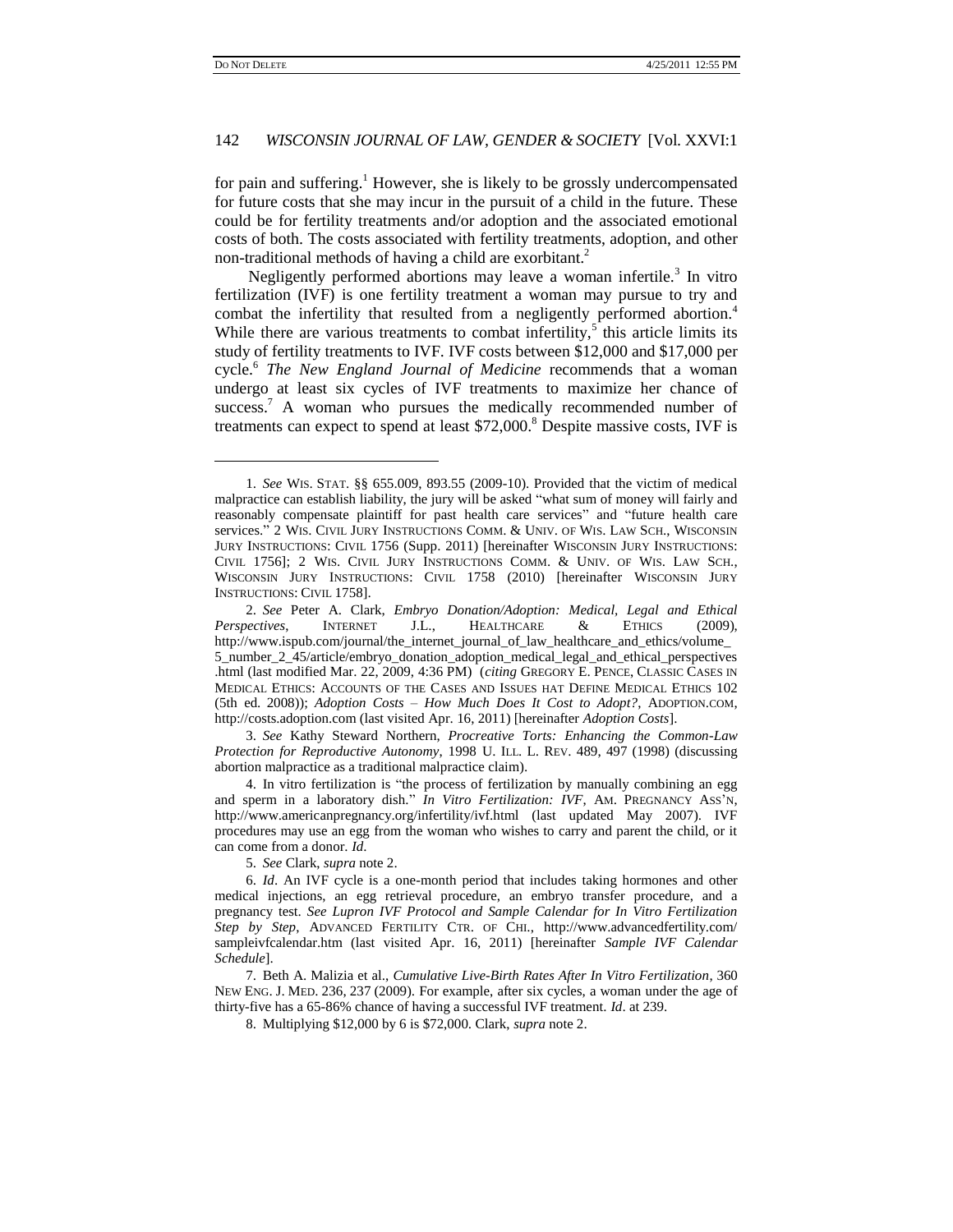<span id="page-2-1"></span>the preferred method of treatment for women with blocked or damaged Fallopian tubes, which are both potential consequences of negligently performed abortions.<sup>9</sup> Further, the exorbitant costs are no guarantee that a woman will conceive. Nearly three-fourths of women who have tried IVF and spent between \$10,000 and \$100,000 still did not become pregnant.<sup>10</sup>

Some women may forego IVF altogether. For others, IVF will fail. Alternatively, a woman may turn to adoption.<sup>11</sup> The cost of adoption depends upon whether the mother pursues a public, private, or international adoption.<sup>12</sup> Adopting through the state is generally the least expensive type of adoption partially due to state subsidies, translating into relatively little or no cost to adoptive parents.<sup>13</sup> "[P]rivate adoptions can range from \$5,000 to \$40,000 or more."<sup>14</sup> The cost of a private adoption depends on a variety of factors including services provided from a private adoption agency, travel expenses if the child is in a different area than the potential adoptive parent, birthmother expenses, prenatal care and delivery costs, and state filing requirements.<sup>15</sup> A woman may also choose to adopt internationally, which can cost between \$7,000 and \$30,000.<sup>16</sup>

The available statistics on those who obtain abortions coupled with the costs of IVF and adoption show that these women who undergo negligently performed abortions will not be able to afford IVF or adoption later.<sup>17</sup> The abortion rate is more than four times higher for a woman living below the federal poverty level than for a single woman earning over \$29,000 a year.<sup>18</sup>

10. Clark, *supra* note 2.

11. Marianne Berry et al., *Preparation, Support, and Satisfaction of Adoptive Families in Agency and Independent Adoptions,* 13 CHILD & ADOLESCENT SOC. WORK J. 157, 166 (1996). About fifty percent of adoptive parents using state adoptions cite infertility as their reason for adopting. *Id*. at 165 tbl.2. About eighty percent of adoptive parents using private adoptions cite infertility as their reason for adopting. *Id*.

12. *See Adoption Costs*, *supra* note 2.

13. *Id*.; *see also Adoption Assistance (Also Called Adoption Subsidy): Who Is Eligible and Where Do I Find More Information?*, ADMIN. FOR CHILDREN & FAMILIES, http://www.acf.hhs.gov/acf\_services.html (follow "Frequently Asked Questions About Adoptions" hyperlink; then follow "Adoption Assistance (also called adoption subsidy): Who is eligible and where do I find more informa" hyperlink) (last visited Apr. 16, 2011).

14. *Adoption Costs*, *supra* note 2.

15. *Id*.

 $\overline{a}$ 

16. *Id*.

18. *See* Rachel K. Jones et al., *Patterns in the Socioeconomic Characteristics of Women Obtaining Abortions in 2000-2001*, 34 PERSP. ON SEXUAL & REPROD. HEALTH 226, 228 (2002); *Quick Facts on Abortion and Contraception*, CALL TO JUSTICE (Jan. 19, 2007),

<span id="page-2-2"></span><span id="page-2-0"></span>

<sup>9.</sup> *Fact Sheet: In Vitro Fertilization (IVF)*, CHILDBIRTH SOLUTIONS, INC., http://www.childbirthsolutions.com/articles/preconception/invitrofact/index.php (last visited Apr. 16, 2011). I discuss IVF treatments because of the massive costs associated with such treatments. *See* EVELINA WEIDMAN STERLING & ANGIE BEST-BOSS, BUDGETING FOR INFERTILITY: HOW TO BRING HOME A BABY WITHOUT BREAKING THE BANK 89-91 (2009).

<sup>17.</sup> *See* Clark, *supra* note 2; *Adoption Costs*, *supra* note 2. There are different costs associated with both IVF treatments and adoption. Those costs can be incurred exclusively or concurrently.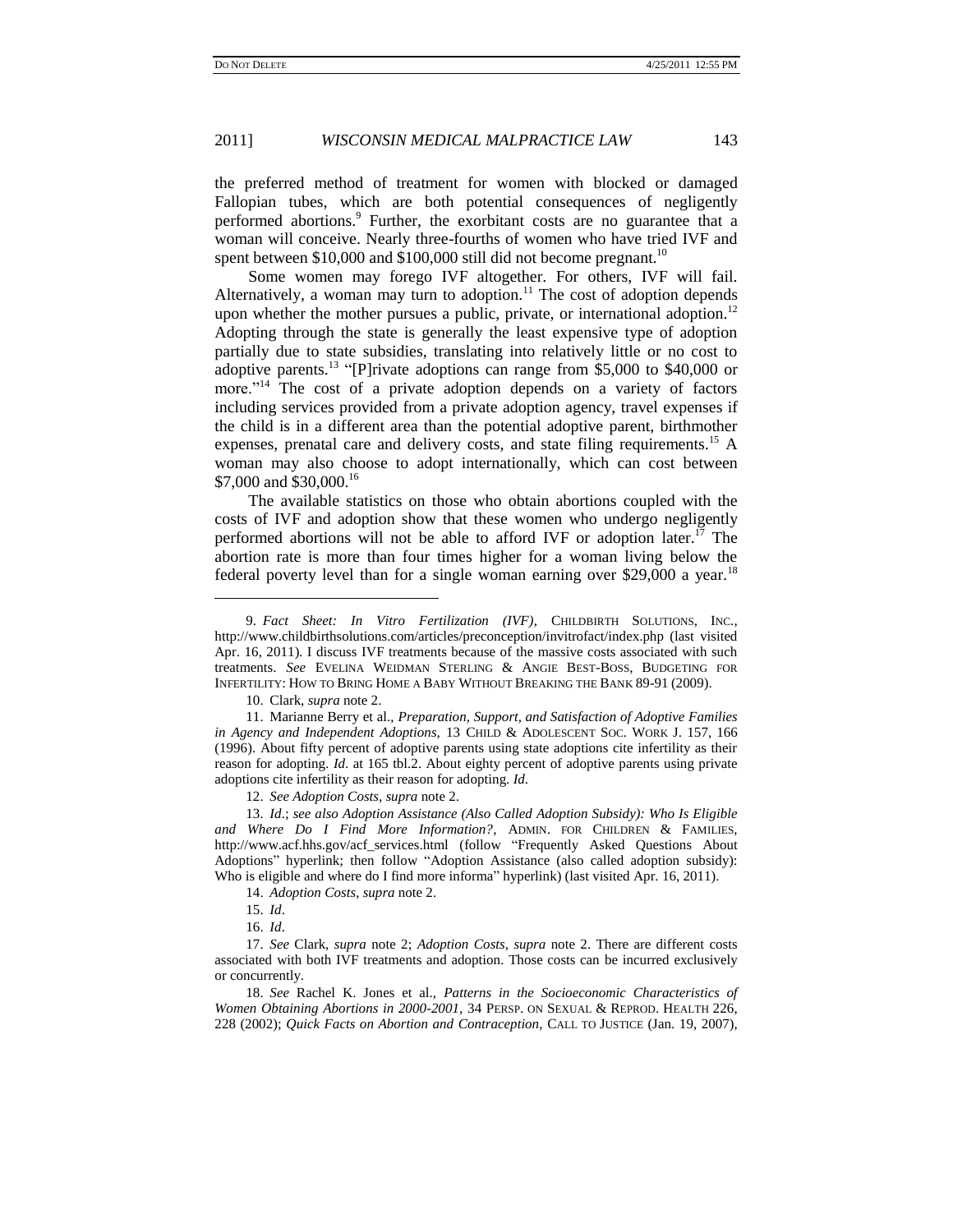### 144 *WISCONSIN JOURNAL OF LAW, GENDER & SOCIETY* [Vol. XXVI:1

<span id="page-3-0"></span>Women who statistically earn under \$13,000 a year obtain fifty percent of abortions.<sup>19</sup> Although there is no one reason why poor women obtain more abortions, it is somewhat attributable to an increase in unintended pregnancies.<sup>20</sup> Further, 75% of women obtaining abortions indicate that they cannot afford a child—indicating that they will not be able to afford subsequent fertility treatments or adoption.<sup>21</sup>

Part I of this article briefly describes medical malpractice torts and the standard of reasonable care for a medical professional. It provides a background on malpractice cases that arose in the abortion context.<sup>22</sup> Part I also establishes that a woman can end up infertile or sterilized as a result of abortion procedures and discusses her subsequent alternatives to have a child.

Part II addresses the state of malpractice law in Wisconsin. This part explains the statutory definitions of economic and noneconomic damages and what is included in each of those categories, concluding that the cost of fertility treatments and adoptions are not expressly included in either definition. Part II concludes with an explanation of how the different categories of damages leave women with inadequate remedies when a jury cannot find that the high costs are warranted and the jury instructions are insufficient. It discusses the challenges counsel face in convincing a jury of the treatment's necessity.

Inadequate jury awards leave the woman who underwent the negligent abortion procedure bearing the costs of trying to have a child. Wisconsin medical malpractice law forces the victim of a negligently performed abortion to bear the costs of obtaining fertility treatments or adopting. The law fails to

20. "[T]he rate of unintended pregnancies among poor women (below 100% of poverty) is nearly four times that of women above 200% of poverty (112 vs. 29 per 1,000 women)." GUTTMACHER INST., *supra* note 19, at 2.

21. *Id*. at 1; *see also* Lawrence B. Finer et al., *Reasons U*.*S*. *Women Have Abortions: Quantitative and Qualitative Perspectives*, 37 PERSP. ON SEXUAL & REPROD. HEALTH 110, 112, 113 tbl.2. (2005).

22. The damages discussed may be similar for those women who have undergone a negligently performed abortion and any other negligently performed gynecological procedure that has led to infertility or sterility. Abortion is singled out in this article because of the increased risks associated with the procedure. It was also chosen because of the bias a jury may have due to the nature of the procedure.

http://www.rcrc.org/calltojustice/abortion\_quickfacts.php ("The abortion rate among women living below the federal poverty level (\$9,570 for a single woman with no children) is more than 4 times that of women above 300% of the [federal] poverty level (44 vs. 10 abortions per 1,000 women)."); *see also* Lawrence B. Finer & Stanley K. Henshaw, *Disparities in Rates of Unintended Pregnancy in the United States, 1994 and 2001*, 38 PERSP. ON SEXUAL & REPROD. HEALTH. 90, 93 tbl.1 (2006).

<sup>19.</sup> Women under age twenty-five obtain over 50% of the abortions in the United States. GUTTMACHER INST., FACTS ON INDUCED ABORTION IN THE UNITED STATES 1 (2011), *available at* http://www.guttmacher.org/pubs/fb\_induced\_abortion.pdf. Additionally, women between the ages of fifteen and twenty-four have an average income of \$12,966. *Selected Characteristics of People 15 Years Old and Over by Total Money Income in 2008, Work Experience in 2008, Race, Hispanic Origin, and Sex*, U.S. CENSUS BUREAU, http://www.census.gov/hhes/www/cpstables/032009/perinc/new01\_019.htm (last visited Apr. 16, 2011).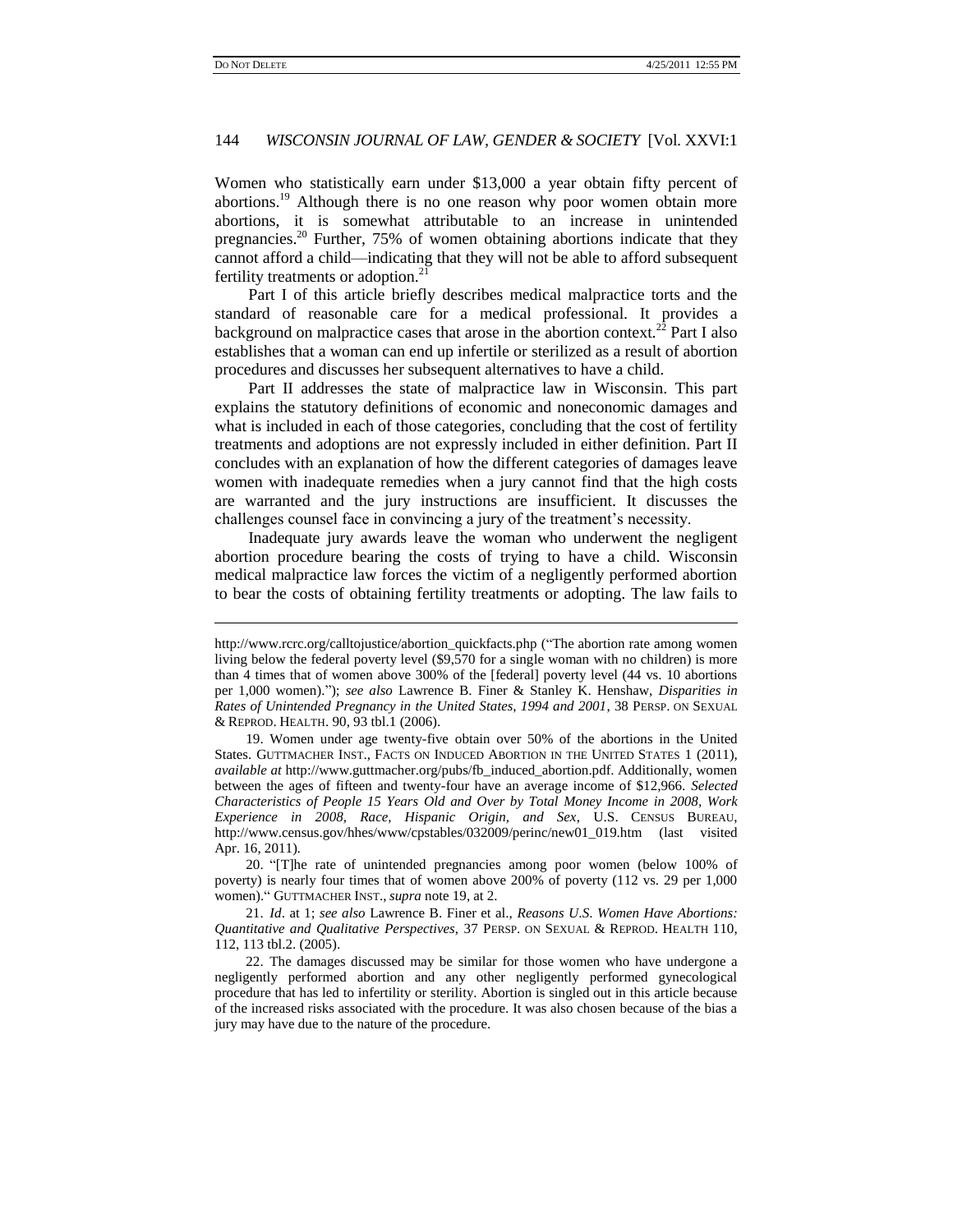adequately instruct the jury on the actual consequences of the negligent procedure. The jury instructions should be changed and the law should be updated to include the costs of fertility treatments and adoption in the definition of economic damages.

# I. WOMEN WHO UNDERGO NEGLIGENTLY PERFORMED ABORTION PROCEDURES CAN FACE DEVASTATING COSTS AND TRAUMA AS A RESULT OF THEIR INJURY

Women who are rendered sterile or infertile by a negligently performed abortion procedure may bring a medical malpractice claim against the doctor.<sup>23</sup> Women must prove the negligence standard to win in a tort claim of medical malpractice.<sup>24</sup> The negligence standard in medical malpractice cases is unique to the profession.<sup>25</sup>

### *A. Medical Malpractice and Wisconsin's Negligence Standard*

There are three alternative theories a patient may argue in a medical malpractice case: 1) a negligence claim based on a medical professional"s failure to exercise reasonable care; 2) a battery claim based on a lack of consent; and 3) a negligence claim based on the lack of information provided to the patient regarding the risks associated with a procedure.<sup>26</sup> This article focuses on women who base their negligence claim on a medical professional"s failure to exercise reasonable care<sup>27</sup> when performing an abortion.

A negligence cause of action based on the failure to exercise reasonable care for any procedure requires an understanding of reasonable care.<sup>28</sup> Reasonable care is not the same for an ordinary individual and a medical

 $\overline{a}$ 

<sup>23.</sup> *See* Northern, *supra* note 3, at 497 (discussing abortion malpractice as a traditional malpractice claim).

<sup>24.</sup> *See id*.

<sup>25.</sup> *See id*.

<sup>26.</sup> *Id*.

<sup>27.</sup> Fisher v. Simon, 112 N.W.2d 705, 707 (Wis. 1961) ("Prosser states the elements requisite to a cause of action based on negligence as follows: (1) a legal duty to conform to a standard of conduct for the protection of others against unreasonable risks; (2) a failure to conform to the standard; (3) a reasonably close causal connection between the conduct and the resulting injury; and (4) actual loss or damage resulting to the interests of another.").

<sup>28.</sup> *See* MacPherson v. Buick Motor Co., 111 N.E. 1050, 1053 (N.Y. 1916). United States law, through the voice of Judge Learned Hand, has set out that establishing reasonable care for the ordinary individual means looking to a reasonable person standard and a balancing test using the probability of harm, the gravity of the potential harm, and the burden of using a less dangerous method along with the utility of keeping the same course of action. United States v. Carroll Towing Co., 159 F.2d 169, 173 (2nd Cir. 1947); *see also* Colton v. Foulkes, 47 N.W.2d 901, 904 (Wis. 1951) (citing Hamus v. Weber, 226 N.W. 392, 393 (Wis. 1929)).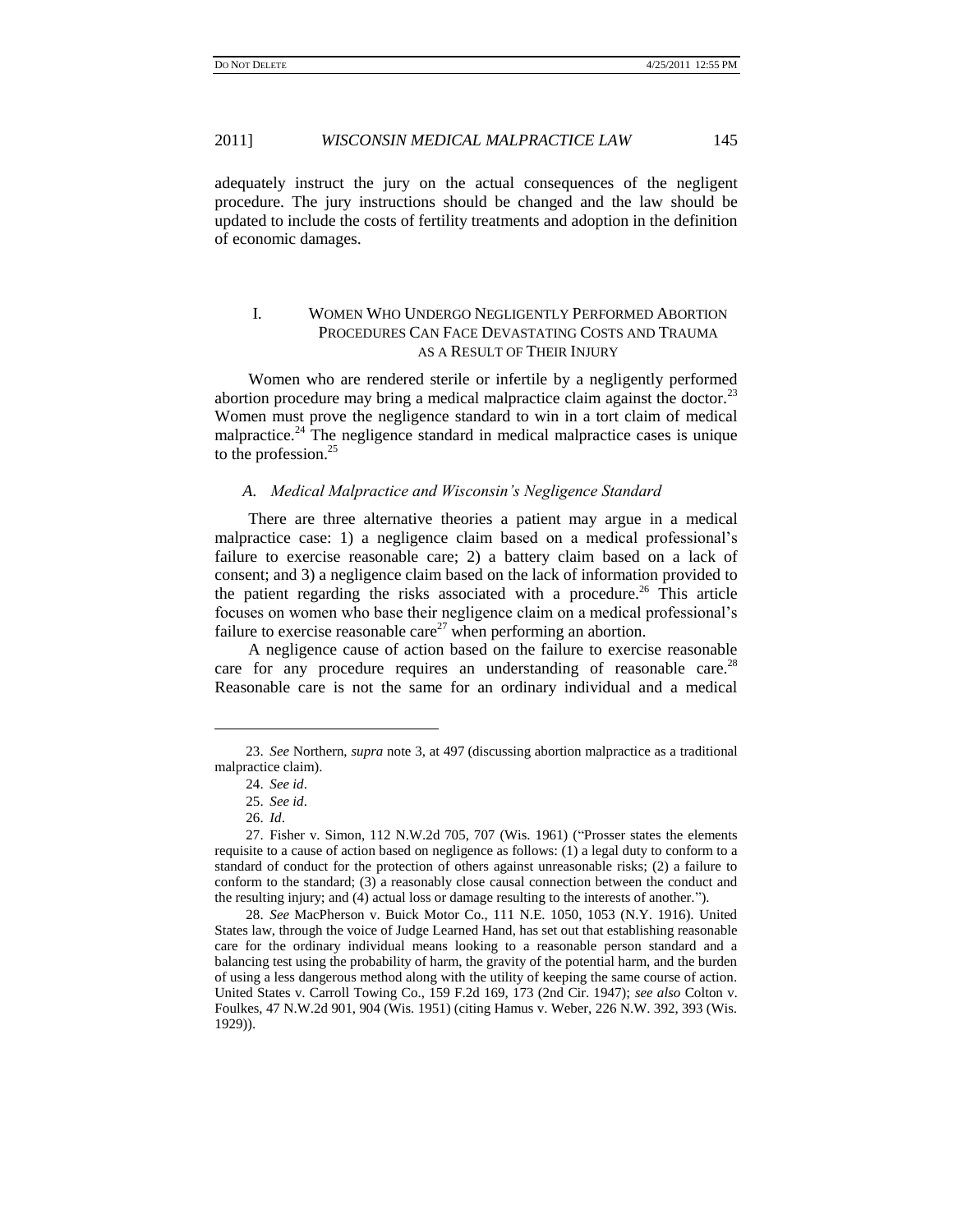$\overline{a}$ 

# 146 *WISCONSIN JOURNAL OF LAW, GENDER & SOCIETY* [Vol. XXVI:1

<span id="page-5-0"></span>professional.<sup>29</sup> "When a claim arises out of highly specialized conduct requiring professional training, . . . the alleged tortfeasor's conduct is compared with the conduct of others who are similarly situated and who have had similar professional training."<sup>30</sup> This holds medical professionals to the standard of their peers.<sup>31</sup> This method for establishing reasonable care is unique to the profession; medical professionals decide for themselves the standard to which they are held. $32$  Based on the professional custom rule, a victim must establish that her injury resulted when the medical professional"s actions diverged from standard customs.<sup>33</sup>

### *B. Medical Malpractice in the Abortion Context*

Abortions constitute a significant portion of today's surgical procedures.<sup>34</sup> Approximately 1.5 million abortions are performed each year.<sup>35</sup> All abortion procedures have the potential for medical malpractice suits.<sup>36</sup>

<span id="page-5-1"></span>Numerous cases of medical malpractice stem from negligently performed abortions.<sup>37</sup> Discussion of the cases alleging malpractice in the abortion context often revolves around informed consent, a woman"s right to choose, and

35. *Id*.

<sup>29.</sup> Theodore Silver, *One Hundred Years of Harmful Error: The Historical Jurisprudence of Medical Malpractice*, 1992 WIS. L. REV. 1193, 1194 (1992); *see also*  Nowatske v. Osterloh, 543 N.W.2d 265, 270 (Wis. 1996).

<sup>30.</sup> Nowatske, 543 N.W.2d at 270. In other jurisdictions, a special rule called the "professional custom rule" binds medical professionals, which provides that "the duty of care physicians owe their patients is measured not by ordinary notions of reasonableness but by customary practice among physicians." Silver, *supra* not[e 29.](#page-5-0)

<sup>31.</sup> *See* Nowatske, 543 N.W.2d at 270.

<sup>32.</sup> Silver, *supra* note 29, at 1213; *see also* Nowatske, 543 N.W.2d at 270.

<sup>33.</sup> *See* Nowatske, 543 N.W.2d at 270. The professional custom rule is relevant because it requires expert testimony. Many cases involving medicine require expert testimony because the medical practice demands "special knowledge or skill or experience on subjects which are not within the realm of the ordinary experience of mankind, and which require special learning, study, or experience." Weiss v. United Fire & Cas. Co., 541 N.W.2d 753, 757 (Wis. 1995) (citing Cramer v. Theda Clark Mem"l Hosp., 172 N.W.2d 427, 428-29 (Wis. 1969)). Further, fees and costs are not awarded in a medical malpractice negligence case. *See* Guzman v. St. Francis Hosp., 2001 WI App 21, ¶ 5, 623 N.W.2d 776. Therefore, the costs of experts come directly from the plaintiff"s pocket and potential awards they receive. Those costs take away from any monies awarded for other reasons, which the woman could use to offset any costs associated with having a child. Although *Ferdon v*. *Wis*. *Patients Comp*. *Fund* later overruled *Guzman* on the grounds that the cap on noneconomic damages in medical malpractice cases violated the equal protection provision of the Wisconsin Constitution, the court did not overrule the fact that fees are not awarded in medical malpractice cases. *See* Ferdon v. Wis. Patients Comp. Fund, 2005 WI 125, 701 N.W.2d 440.

<sup>34.</sup> Northern, *supra* note 3, at 490.

<sup>36.</sup> *See id*. at 497.

<sup>37.</sup> 3A DAVID W. LOUISELL & HAROLD WILLIAMS, MEDICAL MALPRACTICE §§ 17G.23[3] (2010).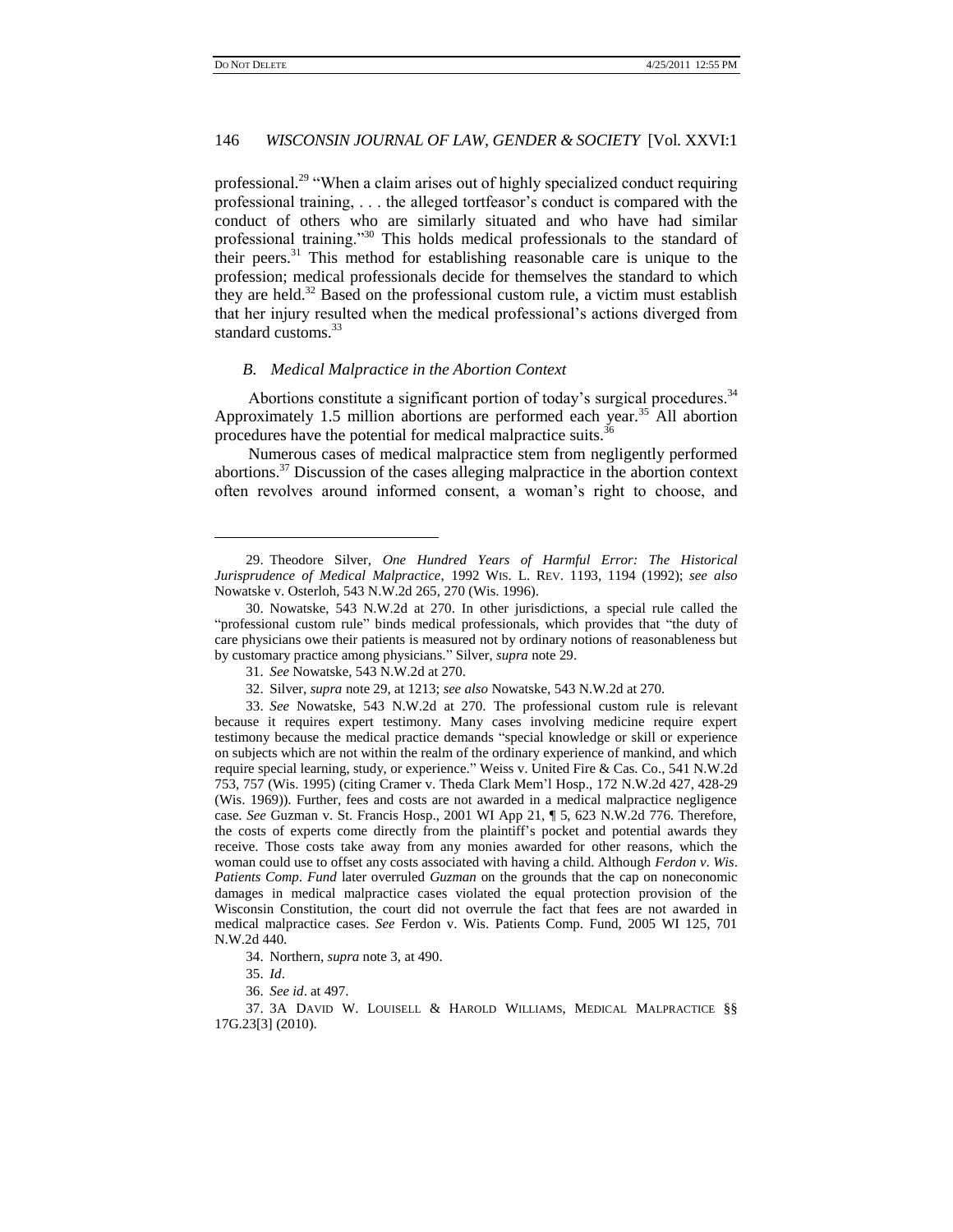### 2011] *WISCONSIN MEDICAL MALPRACTICE LAW* 147

wrongful birth, none of which are issues discussed in this article.<sup>38</sup> This article focuses on the medical professional"s negligence. Since all of the above procedures require careful monitoring of the devices used and most are invasive procedures, medical negligence can cause serious injury to a woman undergoing them. $39$ 

<span id="page-6-3"></span><span id="page-6-2"></span>The procedures women undergo to have an abortion are different based on the gestation period.<sup>40</sup> Vacuum aspiration,<sup>41</sup> dilation and curettage,<sup>42</sup> and medical abortions<sup>43</sup> are the most common procedures used to terminate the pregnancy in the first twelve weeks.<sup>44</sup> In the second trimester, the dilation and evacuation method $45$  is the most commonly used method.<sup>46</sup> In the third

41. 6-V ATTORNEYS" DICTIONARY OF MEDICINE V-121470 (2009) (directs to the definition as "vacuum curettage.") A vacuum currettage is "[t]he removal of material from the uterus, after dilation of the cervix, by means of a hollow curet and suction." Cannula (a slender plastic tube) is inserted into the vagina, through the cervix and into the uterus. Suction is applied by means of a syringe or vacuum pump to extract the tissue. 6-V ATTORNEYS" DICTIONARY OF MEDICINE V-121473 (2009).

42. MAUREEN PAUL ET AL., A CLINICIAN"S GUIDE TO MEDICAL AND SURGICAL ABORTION 5 (1999). Dilation and curettage is the use of a sharp instrument to remove the tissue from inside the uterus. *See id*. at 115.

44. *See* LOUISELL & WILLIAMS, *supra* not[e 37.](#page-5-1)

45. Dilation and evacuation is a dilation of the cervix and the surgical evacuation of the contents of the uterus, using vacuum aspiration, forceps, or a combination of both. *See Dilation and Evacuation (D&E) for Abortion*, WEBMD.COM, http://www.webmd.com/a-toz-guides/dilation-and-evacuation-de-for-abortion#tw2465 (last updated Sept. 29, 2008) [hereinafter *Dilation and Evacuation*].

46. LOUISELL & WILLIAMS, *supra* not[e 37.](#page-5-1)

<span id="page-6-1"></span><span id="page-6-0"></span>

<sup>38.</sup> *See* Northern, *supra* note 3, at 490, 494; *see, e*.*g*., Thomas W. Strahan, *Negligent Physical or Emotional Injury Related to Induced Abortion*, 9 REGENT U. L. REV. 149, 150 (1997).

<sup>39.</sup> *See* LOUISELL & WILLIAMS, *supra* not[e 37.](#page-5-1)

<sup>40.</sup> *Types of Abortion Procedures*, AM. PREGNANCY ASS"N, http://www.americanpregnancy.org/unplannedpregnancy/abortionprocedures.html (last updated Jan. 2007).

<sup>43.</sup> Am. Coll. Obstetricians & Gynecologists, *Medical Management of Abortion*, 106 OBSTETRICS & GYNECOLOGY 871, 871 (2005). Examples include Misoprostol, alone or with Mifepristone or Methotrexate. *Mifepristone and Misoprostol for Abortion*, UNIV. OF MICH. HEALTH SYS., http://www.uofmhealth.org/health-library/tw1291 (last updated Sept. 22, 2010).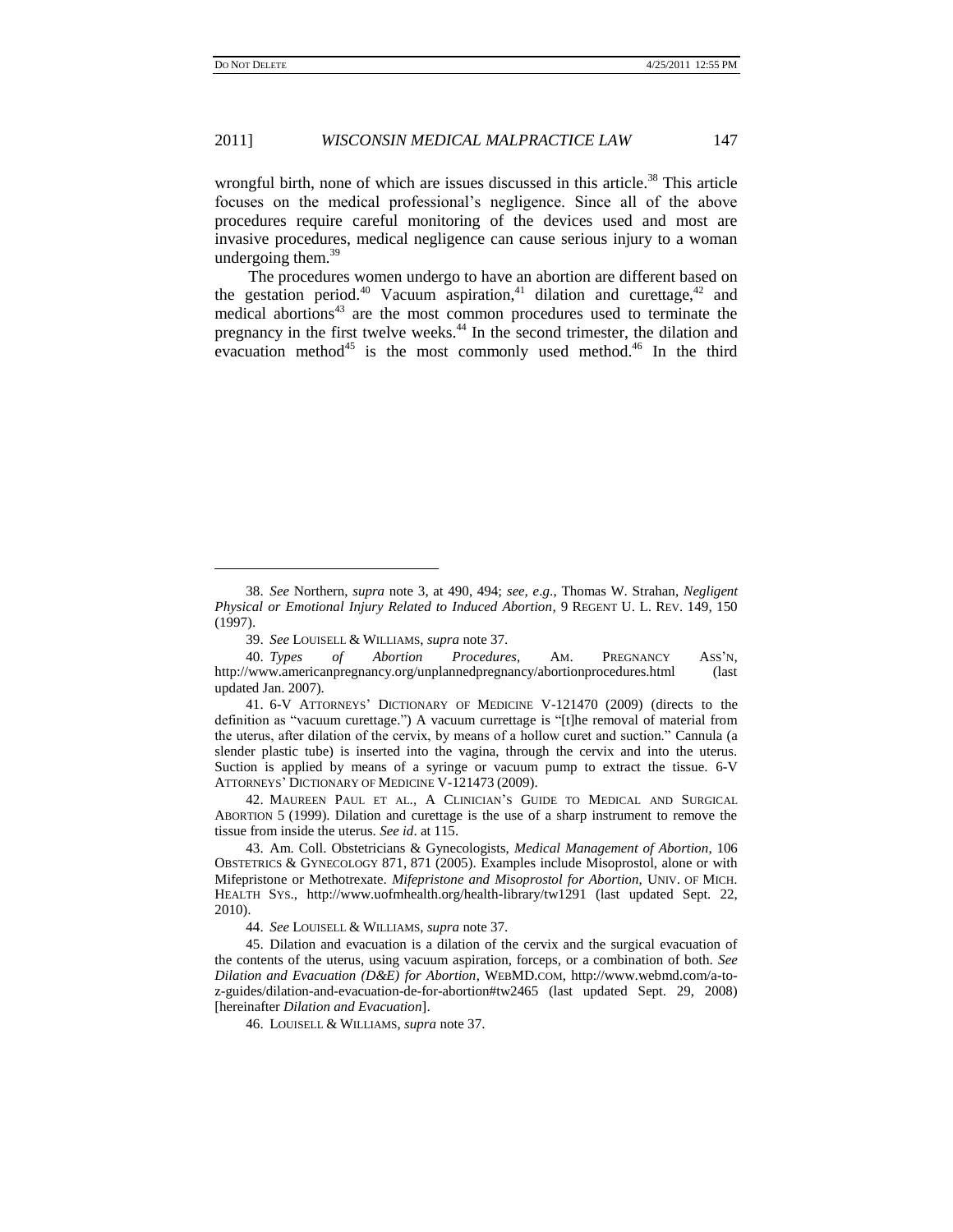<span id="page-7-3"></span><span id="page-7-1"></span> $\overline{a}$ 

# 148 *WISCONSIN JOURNAL OF LAW, GENDER & SOCIETY* [Vol. XXVI:1

<span id="page-7-2"></span>trimester, amniocentesis<sup>47</sup> is the preferred method of abortion.<sup>48</sup> These procedures are very different, but all can lead to similar malpractice claims.<sup>49</sup>

<span id="page-7-0"></span>Vacuum aspiration, dilation and curettage, medical abortions, dilation and evacuations, and amniocentesis can lead to immediate injury if negligently performed.<sup>50</sup> Vacuum aspiration can lead to damage to the cervix, perforation of the uterus, or infection.<sup>51</sup> The risks associated with dilation and curettage are the same as those for a vacuum aspiration, except that with dilation and curettage there is an increased risk the physician will perforate the uterus.<sup>52</sup>

Medical abortions, sometimes referred to as pharmaceutical abortions, have different risks when negligently administered, and most risks are associated with prescribing the drugs to women for whom they are contraindicated.<sup>53</sup> Side effects of medical abortions can include fever and heavy bleeding, which may require a blood transfusion to remedy.<sup>54</sup> In addition, the

49. *See* Northern, *supra* note 3.

50. *See Considering Abortion: Explore All Your Options*, OPTION LINE, http://www.optionline.org/questions/considering-abortion/ (last visited Apr. 16, 2011) [hereinafter *Considering Abortion*]. Such procedures can also lead to injury to the fetus, which, if not properly terminated, may be carried to term and delivered. *See id*. Those delivered fetuses may face Cerebral Palsy, premature delivery, brain, respiratory, bowel, and eye problems. *Id*.

51. *See Surgical Abortion Procedures*, AM. PREGNANCY ASS"N, http://www.americanpregnancy.org/unplannedpregnancy/surgicalabortions.html (last updated Nov. 2006); *see also* ATTORNEYS" DICTIONARY OF MEDICINE, *supra* not[e 41.](#page-6-0)

52. *Surgical Abortion Procedures*, *supra* not[e 51;](#page-7-0) *see also* PAUL ET AL., *supra* not[e 42.](#page-6-1)

53. *See Who Should Not Use Medication Abortion?*, MEDICATION ABORTION, http://www.medicationabortion.com/questions/notuse.html (last updated Sept. 2009). The Mifepristone/Misoprostol treatment is contraindicated for women with "[c]onfirmed or suspected ectopic pregnancy," "[a]llergy to [M]ifepristone," "[a]llergy to [M]isoprostol," "[c]hronic systematic use of corticosteroids," "[c]oagulopathy," "[c]urrent anticoagulant therapy," "[c]hronic adrenal failure," "[i]nherited porphyries," and "IUD *in situ*." *Id*. The Methotrexate/Misoprostol treatment is contraindicated for women with an "[a]llergy to [M]ethotrexate," "[a]llergy to [M]isoprostol," "[c]oagulopathy," "[s]evere anemia," "[a]cute or chronic renal disease," "[a]cute or chronic hepatic disease," "[a]cute inflammatory bowel disease," "[u]ncontrolled seizure disorders," and "IUD *in situ*." *Id*. Taking Misoprostol alone is contraindicated for women with an "[a]llergy to [M]isoprostol" and "IUD *in situ*." *Id*.; *see also* Am. Coll. Obstetricians & Gynecologists, *supra* not[e 43,](#page-6-2) at 876.

54. *See What Are the Side Effects and Complications of Medication Abortion*, MEDICATION ABORTION, http://www.medicationabortion.com/questions/complications.html (last updated Sept. 2009) [hereinafter *Side Effects and Complications of Medication Abortion*].

<sup>47.</sup> Amniocentesis is the removal of fluid from the amniotic sac. *Induction Abortion*, WEBMD.COM, http://women.webmd.com/induction-abortion (last updated Sept. 29, 2008). Induction abortions are also used, which is the induction of labor using medicines. *Id*. The medications are injected into the amniotic sac, the vagina, or a vein. *Id*. The cervix may be dilated prior to either procedure. *Id*.

<sup>48.</sup> LOUISELL & WILLIAMS, *supra* note [37.](#page-5-1) States have different laws regarding lateterm abortions. GUTTMACHER INST., STATE POLICIES ON LATER-TERM ABORTIONS (2011), *available at* http://www.guttmacher.org/statecenter/spibs/spib\_PLTA.pdf. In Wisconsin, after viability of the fetus (as opposed to into the third trimester) a later-term abortion is only permitted when there is a threat to the woman"s health. *Id*.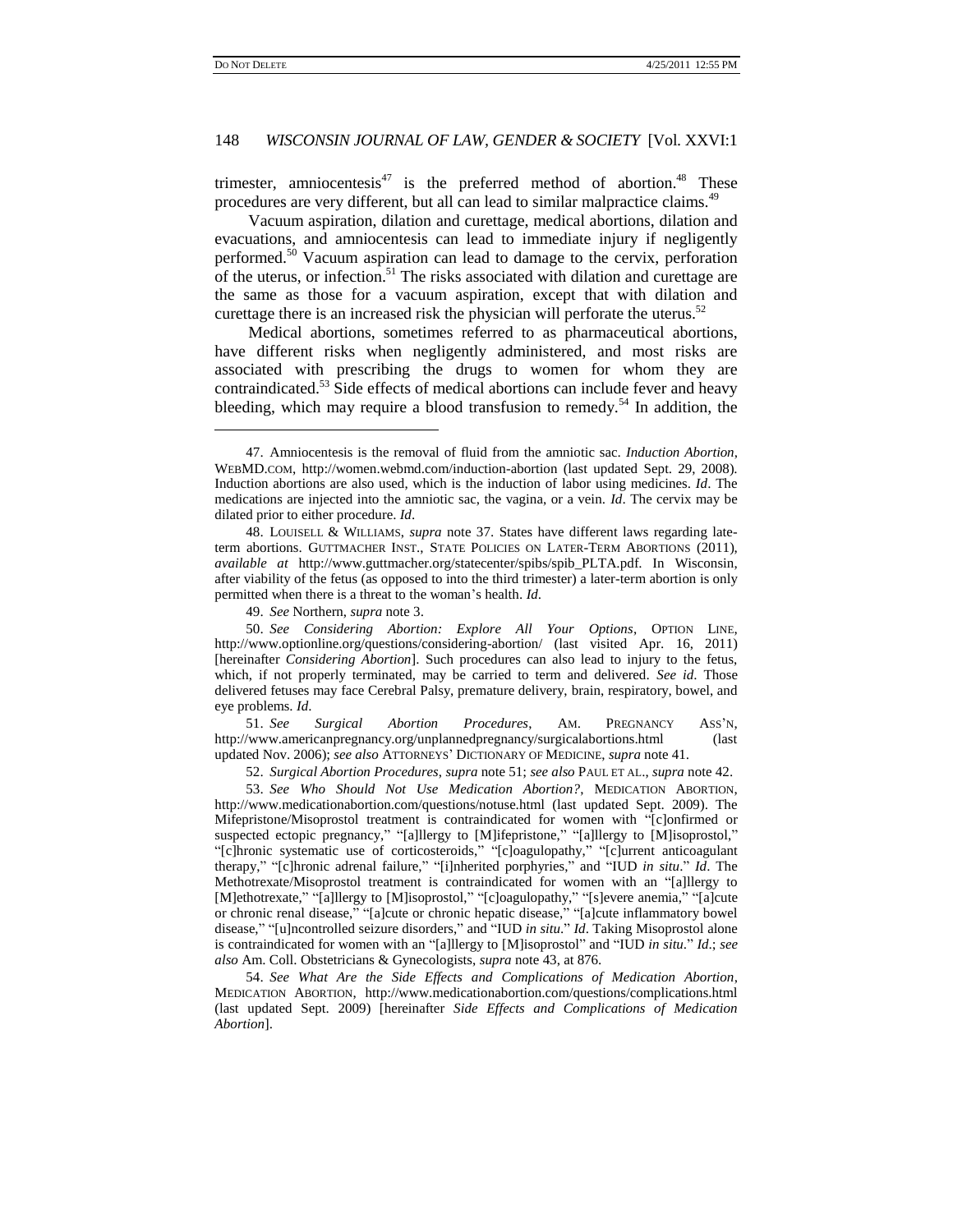### 2011] *WISCONSIN MEDICAL MALPRACTICE LAW* 149

pharmaceuticals Methotrexate, Misoprostol, and Mifepristone (three medical abortion drugs) are not recommended for women who have an intrauterine device (IUD) in place, are anemic, have bleeding or seizure disorders, have diseases of the liver or kidney, or have acute inflammatory bowel disease.<sup>55</sup> Medical professionals overlooking such recommendations could cause serious side effects.<sup>56</sup>

Dilation and evacuation can lead to "damage to [the] uterine lining or [the] cervix, perforation of the uterus, infection, and blood clots."<sup>57</sup> Amniocentesis or induction abortions have similar risks.<sup>58</sup> In rare cases, a victim may also face trauma from an accidental injection of saline or other medications.<sup>59</sup>

If any of the above procedures are performed negligently, a woman may face complications such as heavy bleeding, infection, incomplete abortion, sepsis, complications with anesthesia, damage to the cervix, scarring of the uterine lining, perforation of the uterus, damage to internal organs, and death. $60$ 

### *C. Dealing with Infertility Resulting from a Negligently Performed Abortion*

In addition to the costs of medical treatment to fix immediate and critical injuries, the injured woman may also find herself sterile or with low fertility as a result of the physician's negligence.<sup>61</sup> If the injured woman later decides that she wants a child, she may undergo costly IVF treatments or pursue adoption as a result of her discovered infertility.<sup>62</sup>

#### i. Medical Remedies to Infertility

There are high costs associated with infertility. Some negligently injured women may require costly testing to confirm and explore the degree to which

<sup>55.</sup> *Medical Abortion Procedures*, AM. PREGNANCY ASS"N, http://www.americanpregnancy.org/unplannedpregnancy/medicalabortions.html (last updated May 2004).

<sup>56.</sup> *See Side Effects and Complications of Medication Abortion*, *supra* not[e 54.](#page-7-1)

<sup>57.</sup> *Surgical Abortion Procedures*, *supra* note [51;](#page-7-0) *see also Dilation and Evacuation*, *supra* not[e 45.](#page-6-3)

<sup>58.</sup> *Surgical Abortion Procedures*, *supra* note [51;](#page-7-0) *see also Induction Abortion*, *supra* note [47.](#page-7-2)

<sup>59.</sup> *See Surgical Abortion Procedures*, *supra* not[e 51.](#page-7-0)

<sup>60.</sup> *Considering Abortion*, *supra* note 50; *cf*. *Surgical Abortion Procedures*, *supra* note [51](#page-7-0) (showing that regardless of the left or right lean of the source the dangers of abortion remain relatively the same).

<sup>61.</sup> Strahan, *supra* note 38, at 203-08. Symptoms related to "cervical incompetence" were found among 75% of women who underwent forced dilation for abortion or to evacuate "the retained products of conception." Barry G. Wren, *Cervical Incompetence: Ætiology and Management*, 2 MED. J. AUSTL. 1146, 1146-47 (1973). A weak cervix may also be unable to carry the weight of a later pregnancy. *Id*.

<sup>62.</sup> *See* Berry et al., *supra* note [11,](#page-2-0) at 165 tbl.2; Clark, *supra* note 2. Although this list is not exhaustive, it covers the range of options an infertile or sterile woman has when trying to have a child.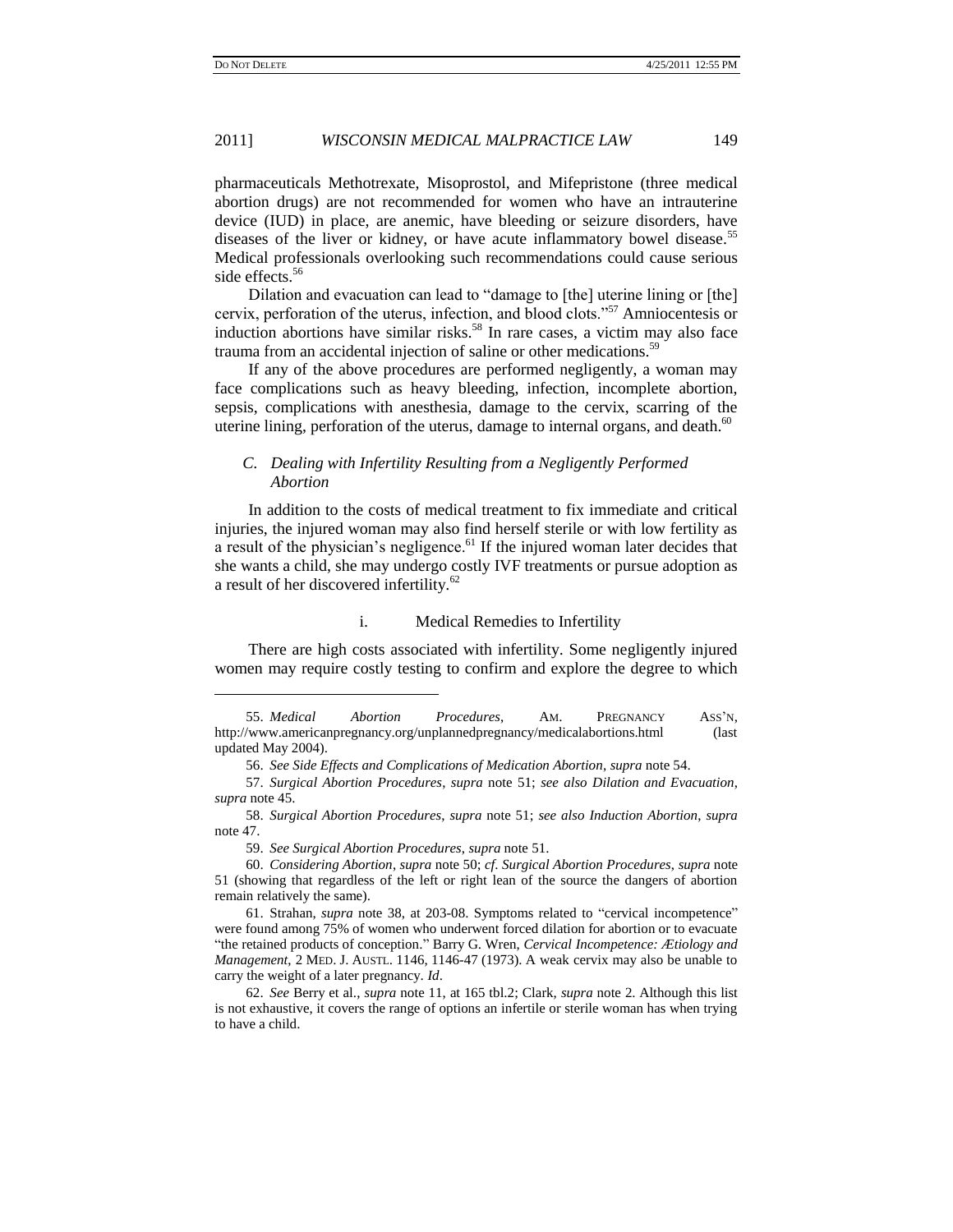they can or cannot bear a child. $63$  They may try multiple methods of other fertility treatments before turning to IVF or may consult with many medical professionals, all of which are costly endeavors.<sup>64</sup>

As a result of infertility, some women turn to IVF.<sup>65</sup> The IVF procedure involves removing eggs from a woman"s ovary, fertilizing those eggs in a laboratory, and then placing those fertilized eggs in a uterus (that may or may not belong to the woman who initially donated the eggs).<sup>66</sup> This procedure can cost between \$12,000 and \$17,000 per attempt at pregnancy, called a cycle.<sup>67</sup> Women spend anywhere from \$10,000 to \$100,000 and up on IVF treatments.<sup>68</sup> As if the cost were not daunting enough, seventy-five percent of prospective parents who try IVF treatments end their attempts childless.<sup>69</sup> Should a medical professional negligently perform an abortion, a woman may spend close to  $$100,000$  for several unsuccessful cycles of IVF treatments.<sup>70</sup>

# ii. Adoption as an Alternative to Medical Remedies

Some individuals turn to adoption as an alternative to IVF or other medical assistance to procuring a child.<sup>71</sup> Adoption gives a prospective parent the advantage of choice, but it has drawbacks concerning costs and method. It also does not provide a prospective parent with a child who is biologically related to the parent.<sup>72</sup> Parents can take three main avenues when choosing a form of adoption: the foster care system, a domestic private agency, or an international adoption agency—a method that has increased in popularity recently.<sup>73</sup> The costs of adoption vary depending on which form of adoption the parent chooses.<sup>74</sup>

Adopting from the U.S. foster care system is generally the least expensive type of adoption. It usually involves little or no cost, and states often provide

l

<sup>63.</sup> *See* STERLING & BEST-BOSS, *supra* not[e 9,](#page-2-1) at 75-81.

<sup>64.</sup> *See id*. at 82-89.

<sup>65.</sup> *See id*. at 89.

<sup>66.</sup> 3-I ATTORNEYS" DICTIONARY OF MEDICINE I-59604 (2009).

<sup>67.</sup> Clark, *supra* note 2. One IVF cycle is a one-month period that includes a period of taking hormones and other medical injections, an egg retrieval procedure, an embryo transfer procedure, and a pregnancy test. *See Sample IVF Calendar Schedule*, *supra* note [6.](#page-1-0)

<sup>68.</sup> *See* Clark, *supra* note 2.

<sup>69.</sup> *Id*.; *see also* PENCE, *supra* note 2, at 102. Even the more generous figures only increase the rate of pregnancy by five percent. *Id*. at 116.

<sup>70.</sup> *See* Clark, *supra* note 2.

<sup>71.</sup> *See* Berry et al., *supra* not[e 11.](#page-2-0)

<sup>72.</sup> *Adopt Definition*, MERRIAM-WEBSTER DICTIONARY ONLINE, http://www.merriamwebster.com/dictionary/adopt (last visited Apr. 16, 2011) ("[T]o take voluntarily (a child of other parents) as one"s own child.").

<sup>73.</sup> *See About the Children Who Need Families*, ADOPTION.COM, http://adopting.adoption.com/child/about-the-children-who-need-families.html (last visited Apr. 16, 2011).

<sup>74.</sup> *See Adoption Costs*, *supra* note 2.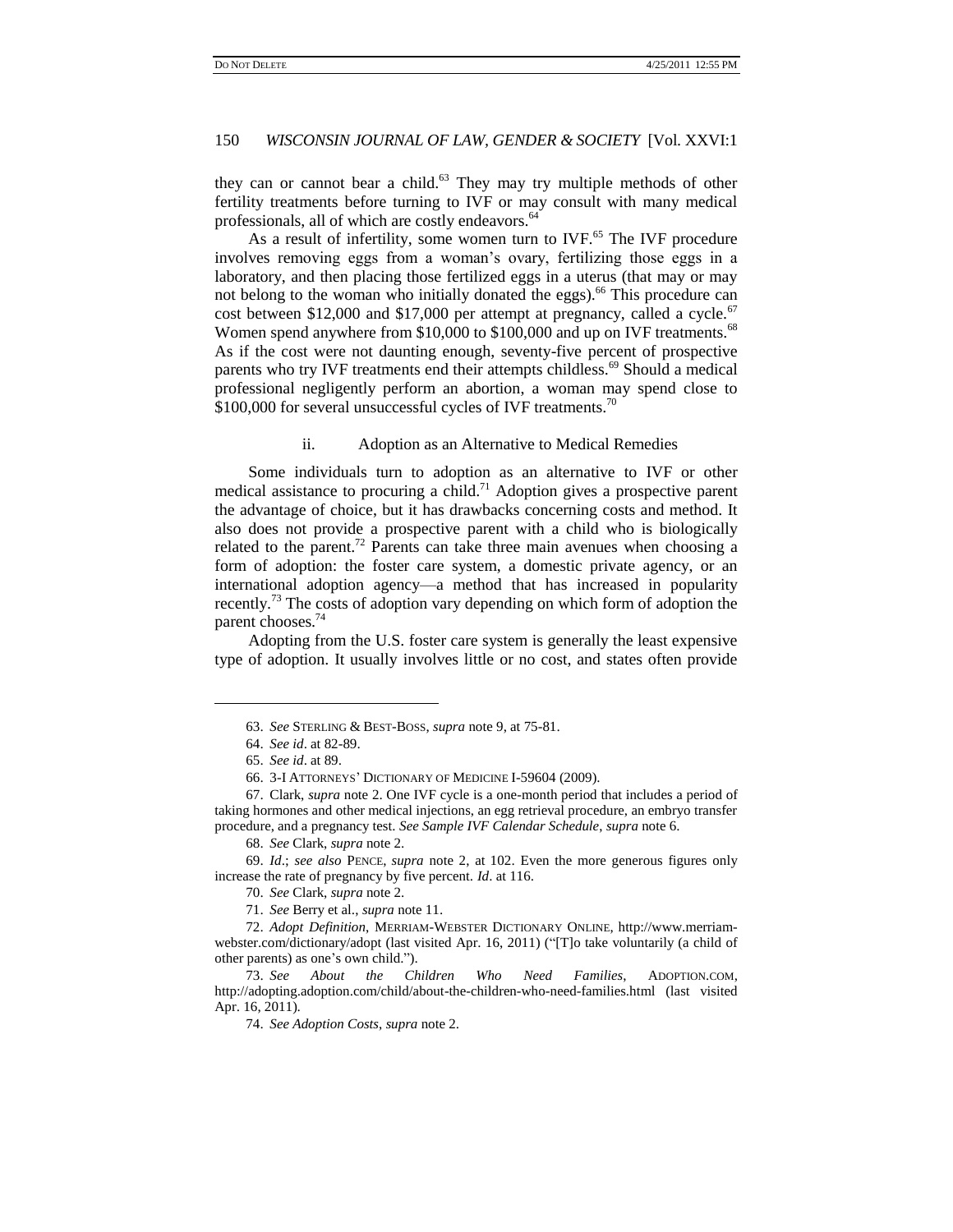subsidies to adoptive parents.<sup>75</sup> However, some prospective adoptive parents may avoid the foster care system because the children may be more likely to have special needs.<sup>76</sup> Children in the public system may be older, have siblings that should be kept together, have disabilities that manifest themselves physically, emotionally, or mentally, or have a combination of disabilities.<sup> $\prime\prime$ </sup> A prospective parent may find these characteristics undesirable.

<span id="page-10-0"></span>Because of the perceived disadvantages of foster care adoption, some would-be adoptive parents choose to adopt through private agencies instead of utilizing public adoptions.<sup>78</sup> In addition, couples prefer adopting children with the same ethnic background.<sup>79</sup> This makes the demand for white, healthy babies skyrocket since most couples looking to adopt are white, which must increase the cost of private adoption.<sup>80</sup> Although private agencies are more costly, they are often preferred because they can expedite the process and provide a closer match to the criteria that an adoptive parent specifies.<sup>81</sup> The estimated cost of private adoptions ranges from  $$5,000$  to  $$40,000$ .<sup>82</sup> These estimates include costs not associated with foster care adoptions, including numerous additional fees for adoption agency services, birthmother care, state requirements, and travel expenses.<sup>83</sup>

Given current trends and popularity, parents may also choose to look internationally for a child. The rate of international adoptions has dramatically increased in the past decade, nearly tripling since  $1992.^{84}$  This may be due to

l

79. *See* Gregory Pence, *De-Regulating and De-Criminalizing Innovations in Human Reproduction*, 39 CUMB. L. REV. 1, 12 (2008-09) [hereinafter *Innovations in Human Reproduction*]; *About the Children Who Need Families*, *supra* note 73.

80. *See Innovations in Human Reproduction*, *supra* note 79; *About the Children Who Need Families*, *supra* note 73; *Adoption Costs*, *supra* note 2.

81. *See Adoption Agency*, *supra* not[e 78.](#page-10-0)

82. "Agency and private adoptions can range from \$5,000 to \$40,000 or more depending on a variety of factors including services provided, travel expenses, birthmother expenses, requirements in the state, and other factors." *Adoption Costs*, *supra* note 2. "Such demand lets many adoption agencies charge substantial fees for their services. . . . The average couple in 2002 seeking to adopt a baby paid agencies nearly \$20,000. Some couples pay over \$100,000 in their quest for a healthy toddler." *Innovations in Human Reproduction, supra* note 79; Laura Mansnerus, *Market Puts Price Tag on the Priceless*, N.Y. TIMES, Oct. 26, 1998, at A1.

83. *Adoption Costs*, *supra* note 2.

84. Allison McGevna & Associated Press, *Domestic vs*. *International Adoption: Are Celebrities Overlooking American Children?*, FOXNEWS.COM (April 3, 2009), http://www.foxnews.com/entertainment/2009/04/03/domestic-vs-international-adoptioncelebrities-overlooking-american-children/; *see also Adoption Statistics: Numbers & Trends*, ADOPTION.COM, http://statistics.adoption.com/information/adoption-statistics-numberstrends.html (last visited Apr. 16, 2011) (citing United States Department of State).

<span id="page-10-1"></span><sup>75.</sup> *Id*.

<sup>76.</sup> *About the Children Who Need Families*, *supra* note 73.

<sup>77.</sup> *Id*.

<sup>78.</sup> *See Adoption Agency – Private vs Public*, CHILD ADOPTION MATTERS, http://childadoption-matters.com/adoption-agency.html (last visited Apr. 16, 2011) [hereinafter *Adoption Agency*].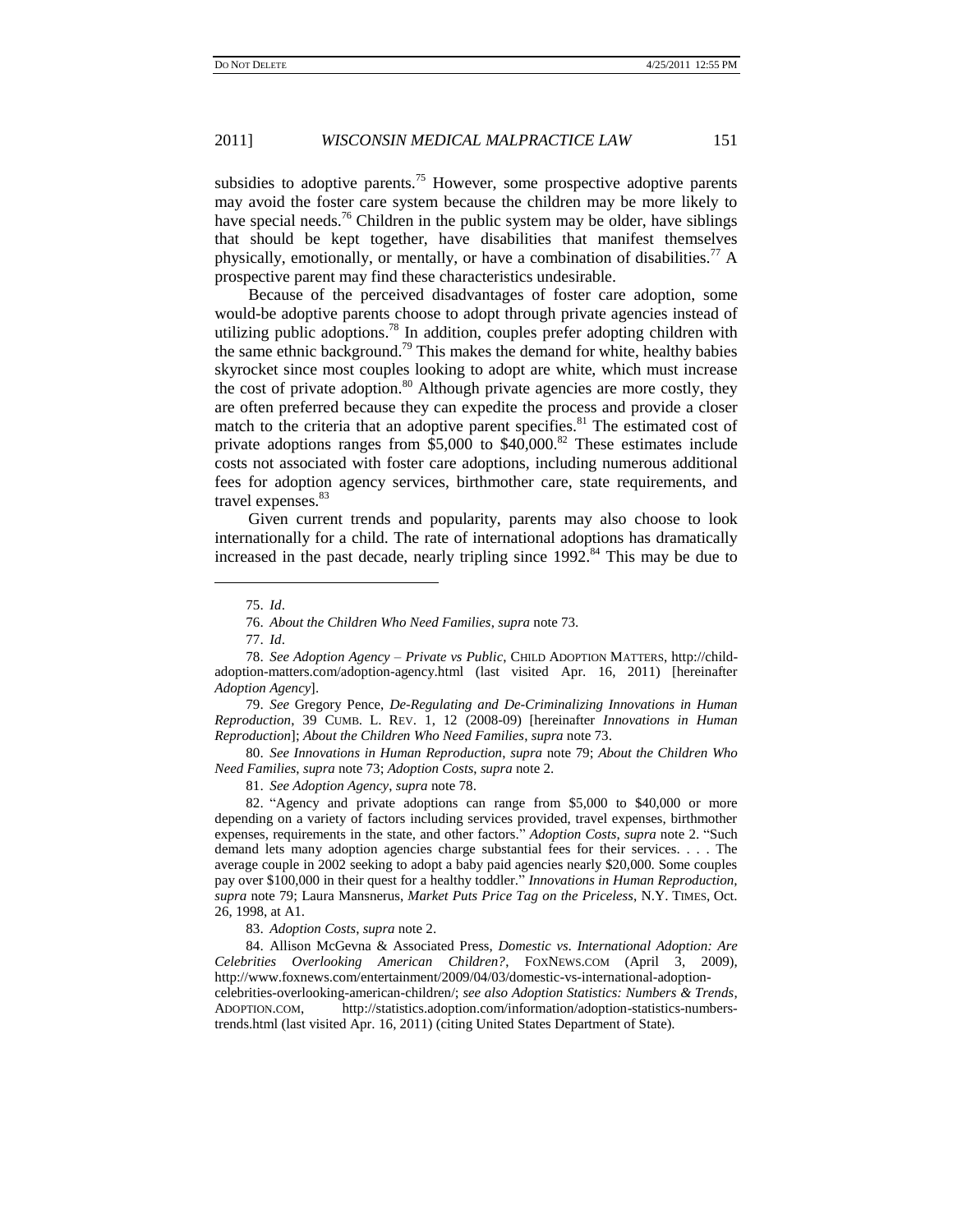the increase in foreign adoptions by celebrities.<sup>85</sup> Madonna, Angelina Jolie, Mia Farrow, Julie Andrews, and Meg Ryan have all adopted children internationally.<sup>86</sup> Prospective parents cite a number of reasons (some based on fact, some based on assumption) for preferring foreign adoptions to its domestic alternative: 1) international adoptions may involve a shorter waiting period; 2) the chances of adopting a same-race child are increased if they choose the country from which they wish to adopt; 3) inter-country adoptions are not open adoptions; 4) birthparents from other countries will be less likely to change their minds; and 5) children living in overseas orphanages will not have been exposed to the abuse and neglect they face in the United States.<sup>87</sup> The cost of an international adoption can range from \$7,000 to \$30,000.<sup>88</sup>

The costs associated with procuring a child can snowball. If a woman's journey toward having a child starts with fertility treatments, namely IVF treatments, there is a 75% chance she will not become pregnant.<sup>89</sup> After the IVF treatments fail, the injured woman may still want a child and may be willing to forgo having a biological child. A woman would then look to adoption and incur the additional costs of adoption, if she could bear such costs.

# II. MALPRACTICE DAMAGES IN WISCONSIN ARE INSUFFICIENT TO FULLY COMPENSATE VICTIMS OF NEGLIGENTLY PERFORMED **ABORTIONS**

The two Wisconsin medical malpractice statutes are included in the chapters entitled "Health Care Liability and Injured Patients and Families Compensation"<sup>90</sup> and "Limitations of Commencement of Actions and Proceedings and Procedure for Claims Against Governmental Units."<sup>91</sup> Those statutes, along with the related jury instructions, leave women who have undergone negligently performed abortions undercompensated because of how the Wisconsin statutes and jury instructions define punitive, economic, and noneconomic damages. Those definitions, when explained through jury instructions, are too vague to provide for full recovery.

l

<sup>85.</sup> *See* McGevna & Assocated Press, *supra* not[e 84.](#page-10-1)

<sup>86.</sup> *Id*.

<sup>87.</sup> *Should You Adopt Internationally?*, FAMILY EDUCATION, http://life.familyeducation.com/adoption/transracial-adoptions/45783.html (last visited Apr. 16, 2011).

<sup>88.</sup> *Adoption Costs*, *supra* note 2.

<sup>89.</sup> Clark, *supra* note 2.

<sup>90.</sup> *See* WIS. STAT. § 655.009 (2009-10).

<sup>91.</sup> *See id*. § 893.55.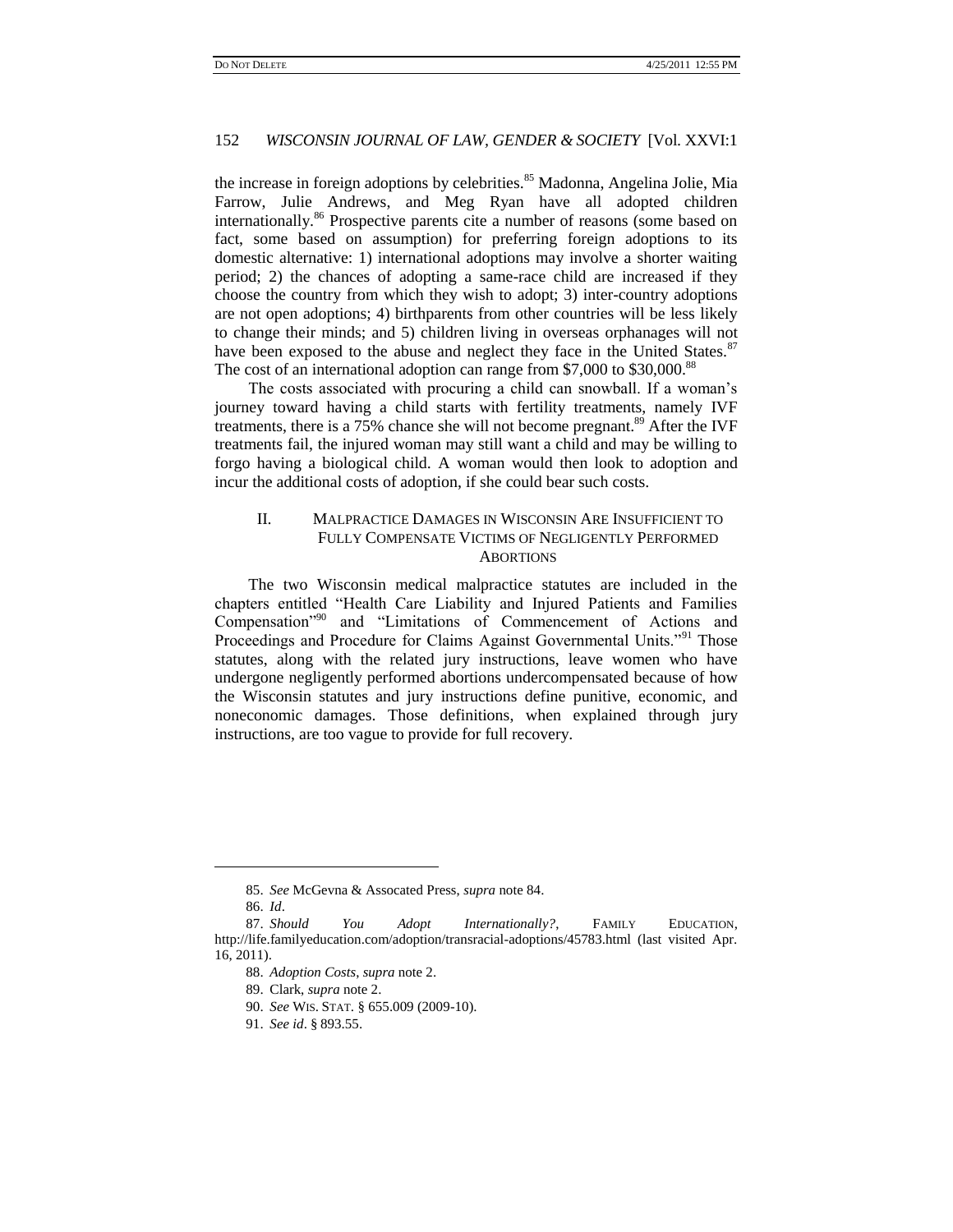#### *A. Malpractice Damages in Wisconsin*

There are two statutes in Wisconsin addressing compensation for medical malpractice, section 655.009, and section 893.55. $92$  Section 655.009 governs actions against health care providers and is found in the chapter on Health Care Liability and Injured Patients and Families Compensation. Under section 655.009, "[t]he court or jury, whichever is applicable, shall determine the amounts of medical expense payments previously incurred and for future medical expense payments."<sup>93</sup> This leaves the damage amounts to the sole discretion of the factfinder, subject to the limitations of section 893.55.<sup>94</sup>

<span id="page-12-0"></span>There are three kinds of damages in Wisconsin: economic damages, noneconomic damages, and punitive damages.<sup>95</sup> Economic damages compensate for losses and expenses, either already incurred or incurred in the future.<sup>96</sup> They include medical costs.<sup>97</sup> Noneconomic damages can compensate for pain and suffering, loss of enjoyment, and loss of consortium.<sup>98</sup> Punitive damages are damages that are added to both economic and noneconomic damages because of the "wanton, reckless, malicious, or oppressive character of the acts."<sup>99</sup> However, punitive damages are not available under Wisconsin medical malpractice law.<sup>100</sup>

Wisconsin Statute section 893.55(5)(e) does not allow punitive damages in medical malpractice actions.<sup>101</sup> Without punitive damages, plaintiffs are only able to receive economic and noneconomic damages.<sup>102</sup> In *Lund v. Kokemoor*, the Wisconsin Court of Appeals determined that the legislature intended plaintiffs in medical malpractice actions to only receive compensatory

l

97. *Coppolo*, *supra* note 96; *see* 1 THE LAW OF DAMAGES IN WISCONSIN, *supra* note 95, § 9.5; *see also* WIS. ADMIN. CODE INS § 17.26(3)(c) (2010).

99. 22 AM. JUR. 2D *Damages* § 539 (2003).

<sup>92.</sup> *Id*. §§ 655.009, 893.55; *see also* WISCONSIN JURY INSTRUCTIONS: CIVIL 1756, *supra* note 1; WISCONSIN JURY INSTRUCTIONS: CIVIL 1758, *supra* note 1.

<sup>93.</sup> WIS. STAT. § 655.009(2).

<sup>94.</sup> *See id*. § 893.55.

<sup>95.</sup> *See* THE LAW OF DAMAGES IN WISCONSIN (Russell M. Ware ed., 5th ed. 2010); *see also* WIS. STAT. § 893.55; WISCONSIN JURY INSTRUCTIONS: CIVIL 1756, *supra* note 1; WISCONSIN JURY INSTRUCTIONS: CIVIL 1758, *supra* note 1.

<sup>96.</sup> George Coppolo, *Damages: Medical Malpractice*, STATE OF CONN. OFF. LEGIS. RES. (Jan. 2, 2004), http://www.cga.ct.gov/2004/rpt/2004-R-0002.htm. *See generally* THE LAW OF DAMAGES IN WISCONSIN, *supra* note 95.

<sup>98.</sup> WIS. STAT. § 893.55(4)(a).

<sup>100.</sup> Lund v. Kokemoor, 537 N.W.2d 21, 21 (Wis. Ct. App. 1995).

<sup>101.</sup> *Id*. at 23. "Lund and Stafsholt … filed a medical malpractice action against Kokemoor, a neurosurgeon, for injuries they allegedly sustained following surgical procedures performed by Kokemoor. The plaintiffs" complaint alleged a cause of action for negligence and sought punitive damages as a result of the "outrageous, callous and reckless" nature of Kokemoor's conduct." *Id.* at 21-22. The court found that the statutes did not allow for punitive damages in medical malpractice cases. *Id*. at 23.

<sup>102.</sup> See id. at 23 ("[C]ompensatory damages' include all recoverable damages (beyond nominal damages) other than punitive or exemplary damages.") (citing 1 THE LAW OF DAMAGES IN WISCONSIN § 1.5 (1994)).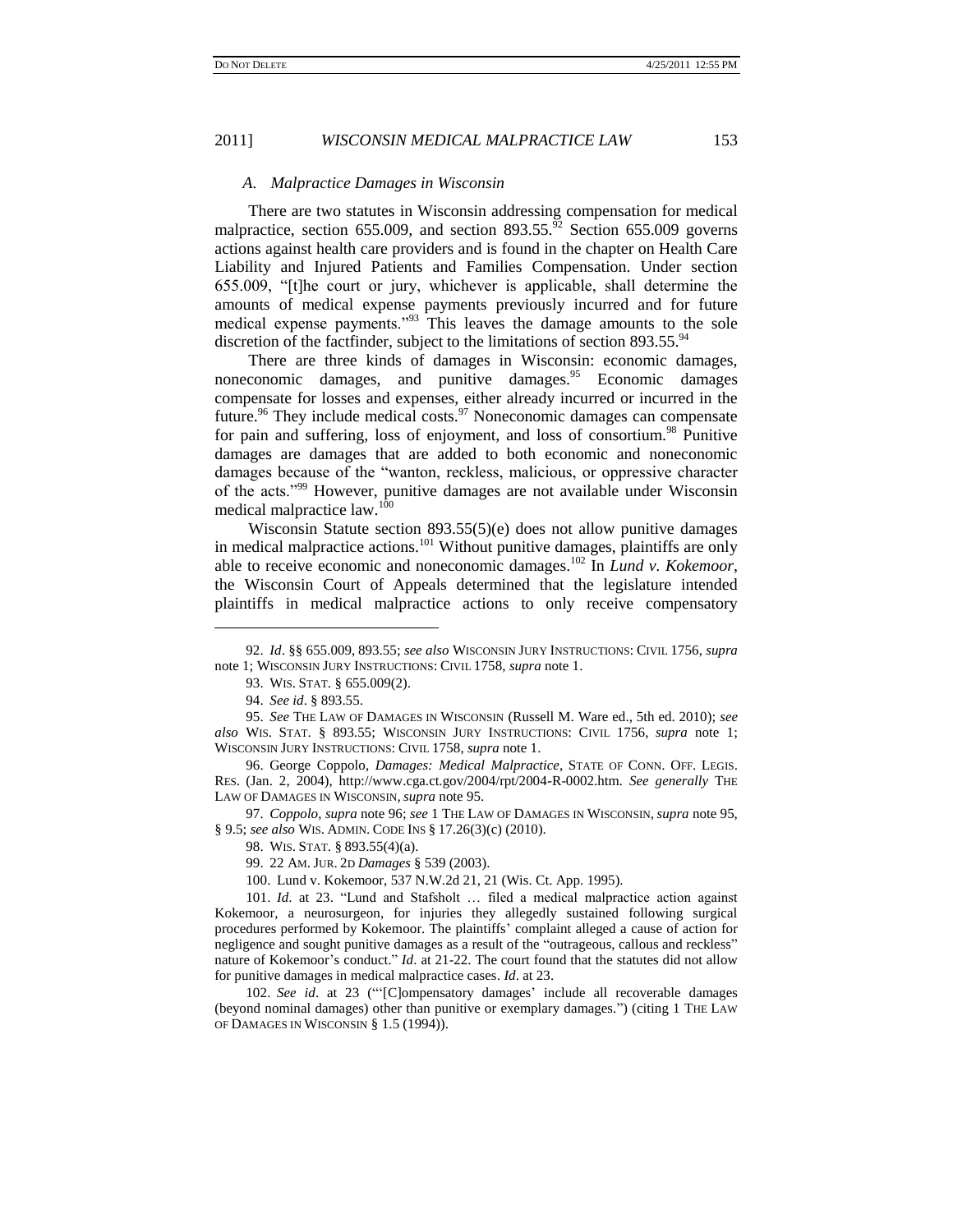damages, or damages that were "economic" in nature.<sup>103</sup> They found that neither chapter 655 regarding Health Care Liability nor chapter 893 regarding Limitations on Commencement of Actions permitted punitive damages in medical malpractice actions.<sup>104</sup> The lack of punitive damages decreases the award that a plaintiff may use to offset the costs of litigation or future costs.<sup>105</sup>

### *B. Economic Damages in Wisconsin*

Compensatory damages become the only real form of relief for women injured in a negligently performed abortion procedure. The Wisconsin Statutes break down compensatory damages stemming from medical malpractice into two subcategories: economic and noneconomic damages.<sup>106</sup> Economic damages are "compensation for monetary losses and expenses, which the plaintiff has incurred, or is *reasonably likely* to incur in the future, as a result of the defendant's negligence."<sup>107</sup> This includes medical expenses from medical, nursing, and rehabilitation services, along with the costs of supplies and pharmaceuticals.<sup>108</sup>

Economic damages are neither statutorily defined nor entirely defined in Wisconsin case law.<sup>109</sup> The judge or jury decides the economic damages award, adding medical payments incurred prior to the date of judgment with any future payments that are required after the date of judgment.<sup>110</sup> The injured woman must show that the medical expenses were, or will be, incurred for the treatment of the injury in dispute. $111$  She must also prove her expenses are reasonable.<sup>112</sup> The plaintiff must prove that the defendant's negligence caused, at least proximately, the expenses.<sup>113</sup> Some examples of economic damages

 $\overline{a}$ 

106. WIS. STAT. § 893.55(4) (2009-10).

108. WIS. ADMIN. CODE INS § 17.26(3)(c) (2010).

110. *See id*. § 655.009(2).

111. Coppolo, *supra* note [96;](#page-12-0) *see* 1 THE LAW OF DAMAGES IN WISCONSIN, *supra* note 95, § 9.5.

112. Coppolo, *supra* note [96;](#page-12-0) *see* 1 THE LAW OF DAMAGES IN WISCONSIN, *supra* note 95, § 9.5.

113. Coppolo, *supra* note [96;](#page-12-0) *see* 1 THE LAW OF DAMAGES IN WISCONSIN, *supra* note 95, § 9.16.

<sup>103.</sup> *See id*. at 23.

<sup>104.</sup> *Id*.

<sup>105.</sup> When a plaintiff cannot get punitive damages, and yet is most likely required to pay expert witnesses to testify as to the professional customs, the cap on noneconomic damages is much more limited than previously thought. *See* B. Sonny Bal, *The Expert Witness in Medical Malpractice Litigation*, 467 CLINICAL ORTHOPAEDICS & RELATED RES. 383, 384 (2009).

<sup>107.</sup> Coppolo, *supra* note [96](#page-12-0) (emphasis added). Although this pertains specifically to the Connecticut statutory law regarding economic and noneconomic damages, there is substantial overlap. The report has a clear and concise breakdown on what is considered economic and noneconomic damages.

<sup>109.</sup> There are three statutes that reference "economic damages," and none of those statutes defines the term. *See* WIS. STAT. §§ 26.09(3)(c), 893.55(1d)(a), 893.55(4)(e).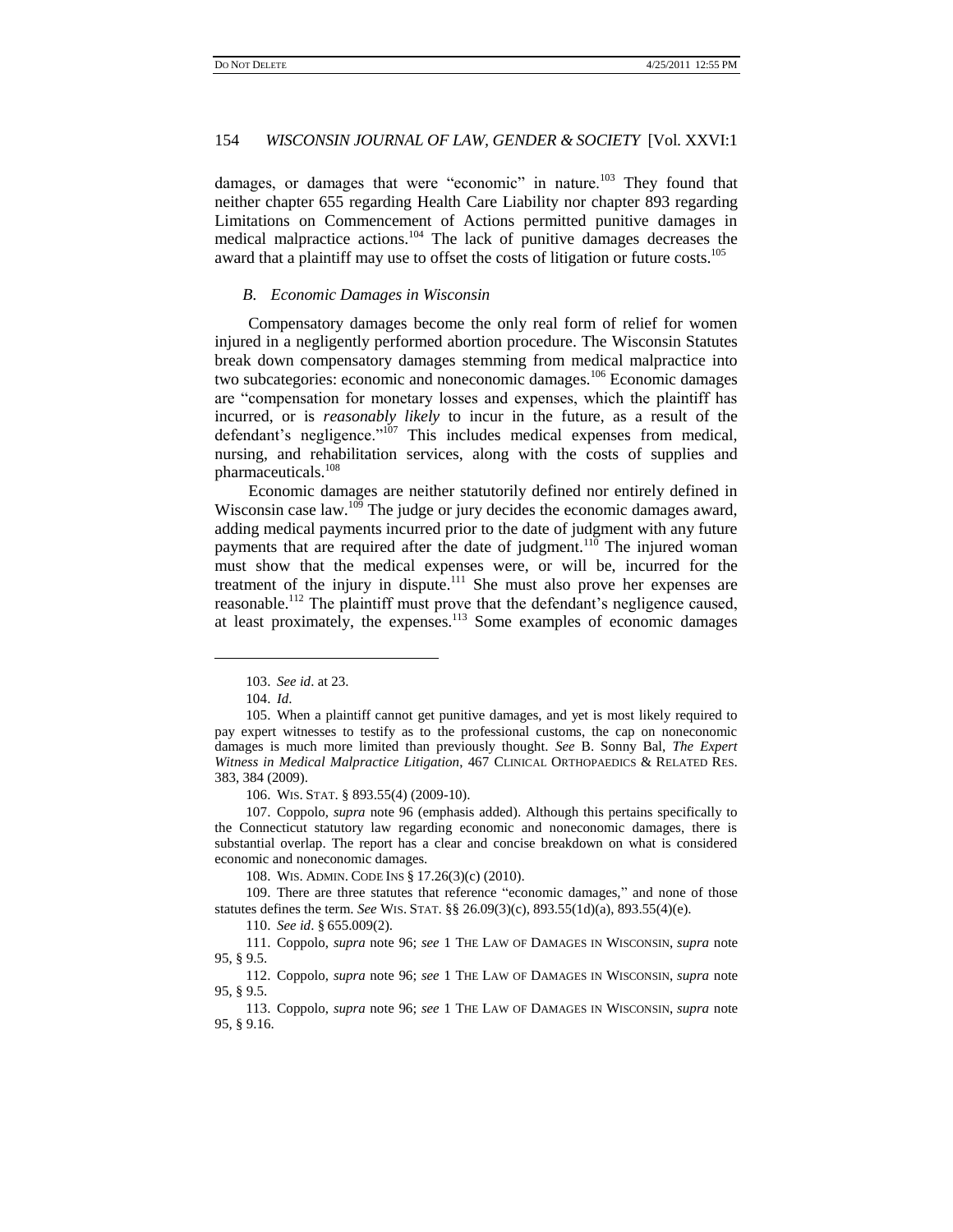### 2011] *WISCONSIN MEDICAL MALPRACTICE LAW* 155

include loss of wages or income and loss of earnings and earning capacity, which may include the loss of benefits from pensions, medical care, custodial care, and funeral expenses.<sup>114</sup>

Although one may interpret medical expenses as including the future costs of IVF and adoption, there are two potential problems. The first problem is whether the jury will decide if fertility treatments and adoption costs are reasonably likely. The second is whether the jury will decide if the costs related to these options stem from the injury.

#### i. Are Fertility Treatments and Adoption Costs Reasonably Likely?

Since economic damages are considered compensation for expenses incurred or reasonably likely to be incurred as a result of the negligent injury, a jury may decide that a woman should be compensated for the costs of fertility treatments or adoption that she is reasonably likely to incur in her endeavor to have a child later in life. To determine if the costs of IVF and other fertility treatments are reasonably likely, the factfinder determines the likelihood that the victim will want a child in the future and the associated costs.<sup>115</sup> Both of those determinations are speculative at best.

<span id="page-14-1"></span>However, the likelihood that the victim will want a child is high.<sup>116</sup> Not only does the average American woman have a child in her lifetime, there is also no evidence that the statistics change for a woman who has undergone an abortion.<sup>117</sup> In fact, 18% of women who have abortions will be pregnant again within the next twelve months. $^{118}$ 

<span id="page-14-0"></span>But along with the statistics on childbearing and the victim"s personal testimony, the jury will also hear that the woman has had an abortion. Ignoring the potential biases of jurors would be naive when it comes to an issue as controversial as abortion.<sup>119</sup> Some jurors may discount the likelihood that a

117. *See id*. *See generally Abortion Complications*, AFTER ABORTION, http://www.afterabortion.org/1999/abortion-complications/ (last updated Nov. 23, 1999).

118. *Abortion Complications*, *supra* not[e 117.](#page-14-0)

<sup>114.</sup> Coppolo, *supra* note [96.](#page-12-0) *See generally* THE LAW OF DAMAGES IN WISCONSIN, *supra* note 95.

<sup>115.</sup> *See* WISCONSIN JURY INSTRUCTIONS: CIVIL 1758, *supra* note 1.

<sup>116.</sup> *See* Jack Gillum, *Number of Households with Kids Hits New Low*, USA TODAY, Feb. 26, 2009, at 10B, *available at* http://www.usatoday.com/news/nation/census/2009-02- 25-families-kids-home\_N.htm. Forty-six percent of all households have a child under eighteen years old living in the household. *Id*. This does not include those households that have children over the age of eighteen or children not living in the household. *Id*. The data come from the Census" most recent Current Population Survey. *Id*.

<sup>119.</sup> Further, the plaintiff"s decision to use a "for cause" or peremptory strike to keep biased individuals off the jury may not alleviate the problem. *See generally* Coburn R. Beck, Note, *The Current State of the Peremptory Challenge*, 39 WM. & MARY L. REV. 961, 963-65 (1998). The plaintiff"s attorney can use their "for cause" strikes to eliminate those who could not find in their client"s favor based on a negative answer to a certain question; for example, one question could be, "Would you be able to find for a plaintiff who underwent an abortion and was injured in that procedure by the negligence of a medical professional?" *See id*. at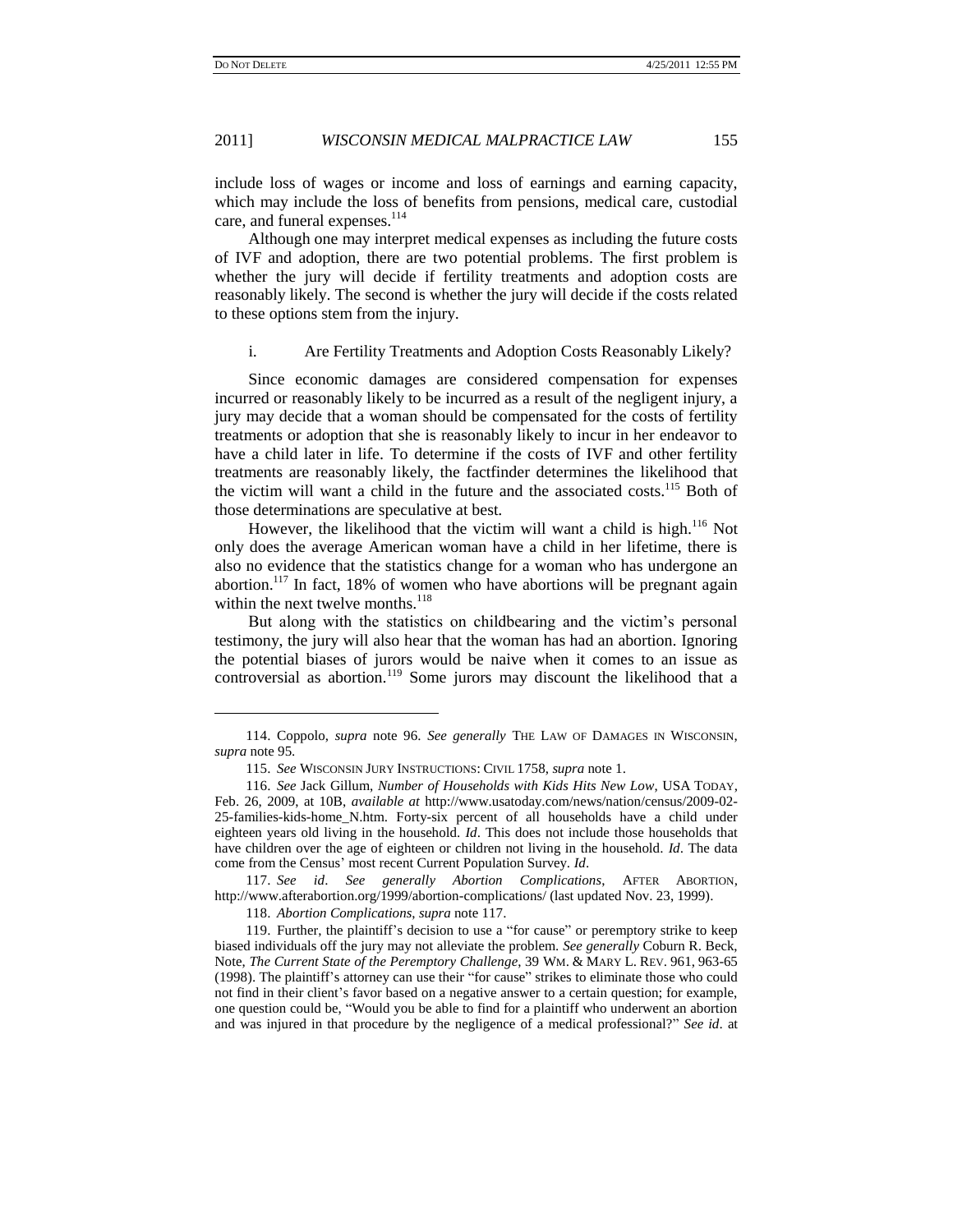### 156 *WISCONSIN JOURNAL OF LAW, GENDER & SOCIETY* [Vol. XXVI:1

woman who has had an abortion will desire a child in the future, despite evidence to the contrary; some jurors may assume that any injury results from the woman"s choice to have the abortion procedure rather than from the negligence of the medical professional.

Further, the jury will have to determine the methods that individual victims will undergo to medically aid a pregnancy and their costs.<sup>120</sup> This will require substantial and complex expert testimony.<sup>121</sup> Even with expert medical professional testimony, treatments such as IVF and fertility treatments are not guaranteed, and their success depends on a variety of factors that an expert will not know at the time of trial.<sup>122</sup>

### ii. Do the Costs of Fertility Treatments and Adoption Stem from the Injury?

Even if the plaintiff can prove that the costs of IVF and adoption are reasonably likely, she must still show that the costs of one or both options stem from the injury.<sup>123</sup> It is debatable whether IVF treatment expenses stem from the injury. The plaintiff"s side will argue that any future costs associated with becoming pregnant should be included in the future medical expenses since the infertility stems from the medical professional"s negligence and childbearing is a major life activity.<sup>124</sup> A good lawyer will point out that when a woman has an injured uterus, not only is her physical body harmed, but the injury also affects

121. *See* Weber, 2004 WI 63, ¶ 20. The expert will not have all of the information at the time of trial for two main reasons. The first reason is that given the conjectural nature of fertility treatments and their effectiveness, we do not know if the method the expert recommends at the time of trial will actually work. *See* Clark, *supra* note 2. Furthermore, because of the statute of limitations regarding medical malpractice suits, the injured woman will be litigating her suit relatively close to the date of her negligently performed abortion. *See* WIS. STAT. § 893.55(1m)(a) (2009-10). Medical malpractice actions, with some exceptions, must be filed within three years from the date of injury. *Id*. Because women under the age of twenty-five obtain fifty percent of all abortion procedures, it may be over ten years before she desires to have a child. *See generally* GUTTMACHER INST., *supra* not[e 19.](#page-3-0)

122. *See* Clark, *supra* note 2.

123. *See* Coppolo, *supra* note [96;](#page-12-0) *see* 1 THE LAW OF DAMAGES IN WISCONSIN, *supra* note 95, § 9.16.

124. *See* Bragdon v. Abbott, 524 U.S. 624, 638 (1998). The Supreme Court said the ability to reproduce is a major life activity. *Id*. at 638. The case held that HIV is an impairment under the Americans with Disabilities Act, because it was an impairment from the moment of infection that substantially limited respondent"s ability to reproduce, which was a major life activity. *Id*. at 638-39.

<sup>963-64.</sup> The plaintiff"s attorney can also use the peremptory strikes. *Id*. at 964. However, no amount of questioning can reveal all the underlying presuppositions or biases a jury may have regarding the women that undergo abortions.

<sup>120.</sup> *See* WISCONSIN JURY INSTRUCTIONS: CIVIL 1758, *supra* note 1; *see also* Comment, WISCONSIN JURY INSTRUCTIONS: CIVIL 1758, *supra* note 1 ("To sustain an award for future health care expenses, two criteria must be met: (1) there must be expert testimony of permanent injuries requiring future medical treatment and the incurring future medical expenses; and (2) an expert must establish the cost of such medical expenses.") (citing Weber v. White, 2004 WI 63, ¶ 20, 681 N.W.2d 137 (Wis. 2004)).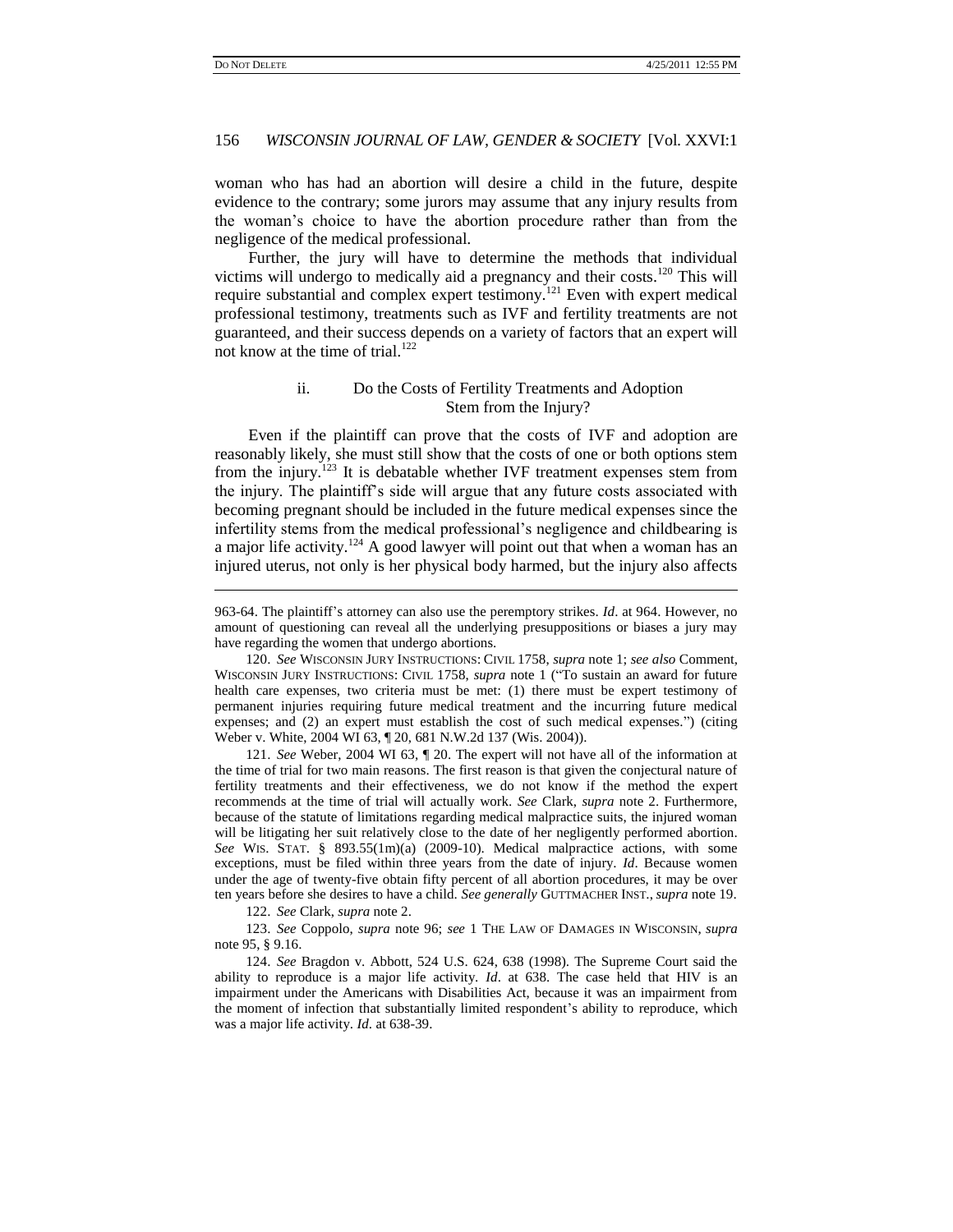her ability to bond with a child and be a mother.<sup>125</sup> The defense will argue that becoming pregnant and having a child is a choice; therefore, the costs should not be included in medical expenses, even though the infertility may stem from the defendant's negligence.<sup>126</sup>

Since economic damages are considered compensation for expenses incurred or reasonably likely to be incurred as a result of the negligent injury, a jury may decide that a woman should be compensated for the costs of adoption that she is reasonably likely to incur in her endeavor to have a child later in life.<sup>127</sup> However, even if a jury does want to provide monies in economic damages for adoption costs, a jury has no current instruction on what kind of adoption that should be, given that a women may choose between public, private, or international adoptions.<sup>128</sup> There is no indication that a jury must find the cheapest route to compensation.<sup>129</sup>

Further, if a jury decides to award the woman the lowest amount for adoption costs, the amount for a public adoption, there is no guarantee that the woman will be eligible for a public adoption.<sup>130</sup> A number of factors—none of which are taken in isolation—may make a woman ineligible for a public adoption, such as source of income, being unmarried, or lacking a support system that the government requires.<sup>131</sup> One solution for the jury is to award costs associated with public adoptions and require a would-be private adopter to pay any extra costs. However, that restricts the options of a woman who wishes to adopt privately or internationally who cannot bear the additional costs of such an adoption.<sup>132</sup>

129. *See* WISCONSIN JURY INSTRUCTIONS: CIVIL 1758, *supra* note 1; *see also* Comment, WISCONSIN JURY INSTRUCTIONS: CIVIL 1758, *supra* note 1.

131. *See id*.

 $\overline{\phantom{a}}$ 

<sup>125.</sup> "How much is a man worth—a whole man? A whole man if they have injured part of him, the injury to part of him must affect all of him." MOE LEVINE, MOE LEVINE ON ADVOCACY 45 (2009).

<sup>126.</sup> *See* Bragdon, 524 U.S. at 659 (Rehnquist, J., dissenting).

<sup>127.</sup> *See, e*.*g*., Coppolo, *supra* note [96.](#page-12-0) *See generally* THE LAW OF DAMAGES IN WISCONSIN, *supra* note 95.

<sup>128.</sup> *See About the Children Who Need Families*, *supra* note 73.

<sup>130.</sup> *See, e*.*g*., *Where Do I Begin? Answers to Your Questions About Adoption and Foster Care*, MICH. ADOPTION RES. EXCHANGE, http://www.mare.org/Info/FAQ.html (last visited Apr. 16, 2011). Some qualifications to adopt through the state include: be eighteen years old or older; be of good moral character; understand the care which must be provided to the children, or express a willingness to learn how to provide that care; have enough time to provide care and supervision; have a specific source of income, and be capable of managing that income; be of such physical, mental, and emotional health to be able to properly care for the children; be willing to work with a child"s birth or adoptive family, and be able to show that willingness; be able to assure the proper care and safety of children by willing to comply with the licensing rules for foster homes. *See id*. Medical statements are also required. *Id*.

<sup>132.</sup> *See Adoption Costs*, *supra* note 2.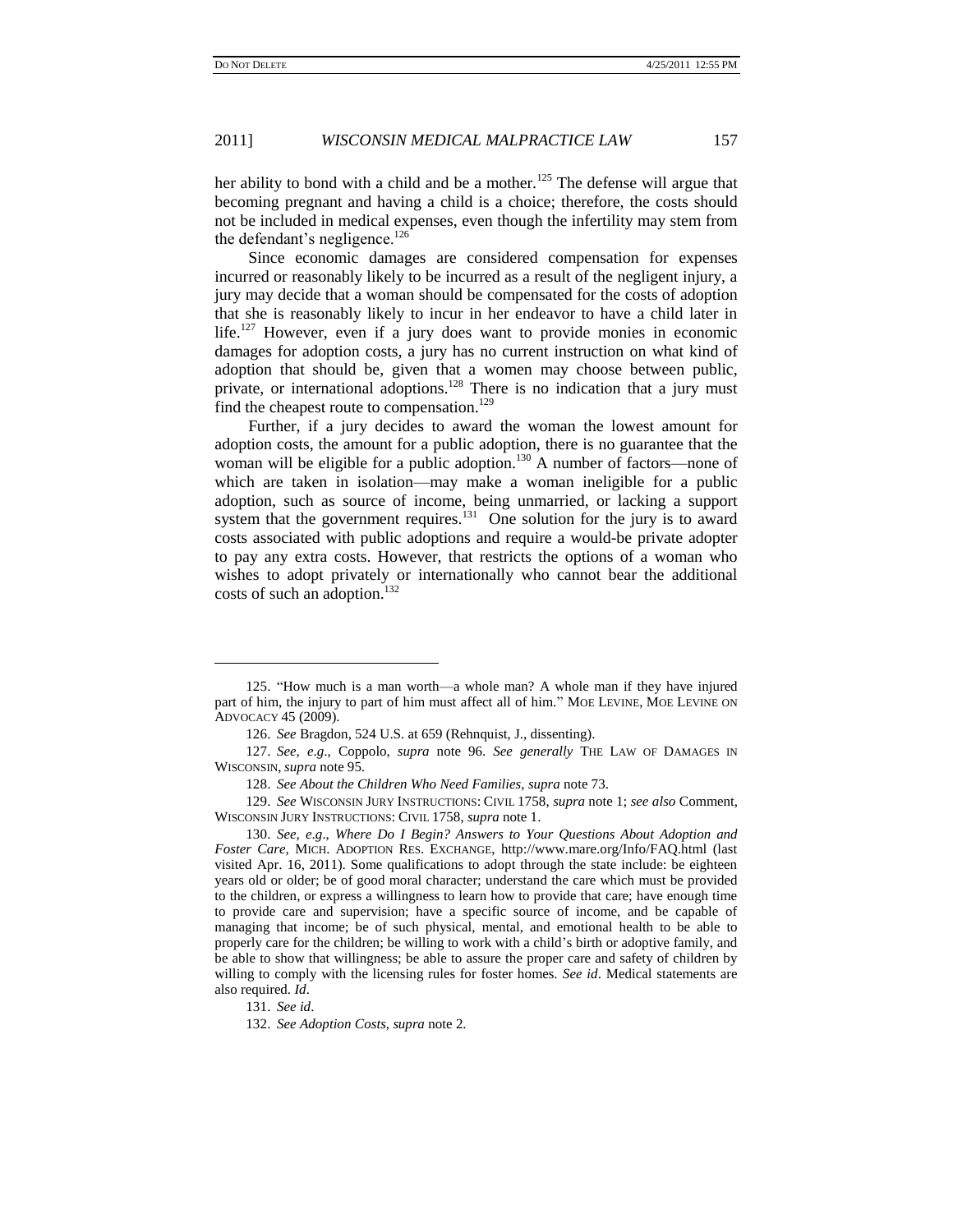#### *C. Noneconomic Damages in Wisconsin*

If the factfinder concludes that the costs of IVF or adoption are not includable under economic damages because they do not fulfill the statutory requirements, these costs may fall under noneconomic damages.<sup>133</sup> The Wisconsin statute addressing medical malpractice remedies indicates that noneconomic damages are compensation for the injury a plaintiff may face from pain and suffering, loss of enjoyment of normal activities, and loss of consortium.<sup>134</sup> This may include compensation for loss of love and affection, loss of the benefits and pleasures of life, loss of bodily functions, and mental distress.<sup>135</sup> Other sources cite permanent impairment of loss of function and loss of the ability to enjoy life"s pleasures as additional noneconomic damages.<sup>136</sup> If the costs of IVF and adoption are not included in economic damages, the plaintiff would have to seek an award for noneconomic damages in one of the categories above to cover these costs.<sup>137</sup>

In the fertility treatment and adoption context, a jury would be charged with deciding to what extent the infertility has impaired the woman"s ability to enjoy motherhood and what sum would fairly and reasonably compensate her for that impairment.<sup>138</sup> For example, to win an award for pain, suffering, and disability or disfigurement, a jury is asked to "consider to what extent [her] injuries have impaired and will impair [her] ability to enjoy the normal activities, pleasures, and benefits of life."<sup>139</sup> The jury is not asked to determine

l

<sup>133.</sup> *See* WIS. STAT. § 893.55(5) (2009-10). When identifying noneconomic damages, the factfinder must decide how much should be awarded for each individual category. *See id*. Section 893.55(5) reads:

Every award of damages under ch. 655 shall specify the sum of money, if any, awarded for each of the following for each claimant for the period from the date of injury to the date of award and for the period after the date of award, without regard to the limit under sub. (4) (d):

<sup>(</sup>a) Pain, suffering and noneconomic effects of disability.

<sup>(</sup>b) Loss of consortium, society and companionship or loss of love and affection.

<sup>(</sup>c) Loss of earnings or earning capacity.

<sup>(</sup>d) Each element of medical expenses.

<sup>(</sup>e) Other economic injuries and damages.

<sup>134.</sup> *Id*. § 893.55(4)(a).

<sup>135.</sup> *Id*.

<sup>136.</sup> *See, e*.*g*., Coppolo, *supra* note [96;](#page-12-0) 1 THE LAW OF DAMAGES IN WISCONSIN, *supra* note 95, §§ 7.4, 7.11

<sup>137.</sup> *See, e*.*g*., Coppolo, *supra* note [96;](#page-12-0) 1 THE LAW OF DAMAGES IN WISCONSIN, *supra* note 95, §§ 7.4, 7.11

<sup>138.</sup> *See* 2 WIS. CIVIL JURY INSTRUCTIONS COMM. & UNIV. OF WIS. LAW SCH., WISCONSIN JURY INSTRUCTIONS: CIVIL 1767 (1999) [hereinafter WISCONSIN JURY INSTRUCTIONS: CIVIL 1767].

<sup>139.</sup> 2 WIS. CIVIL JURY INSTRUCTIONS COMM., UNIV. OF WIS. LAW SCH., WISCONSIN JURY INSTRUCTIONS: CIVIL 1768 (1998) [hereinafter WISCONSIN JURY INSTRUCTIONS: CIVIL 1768].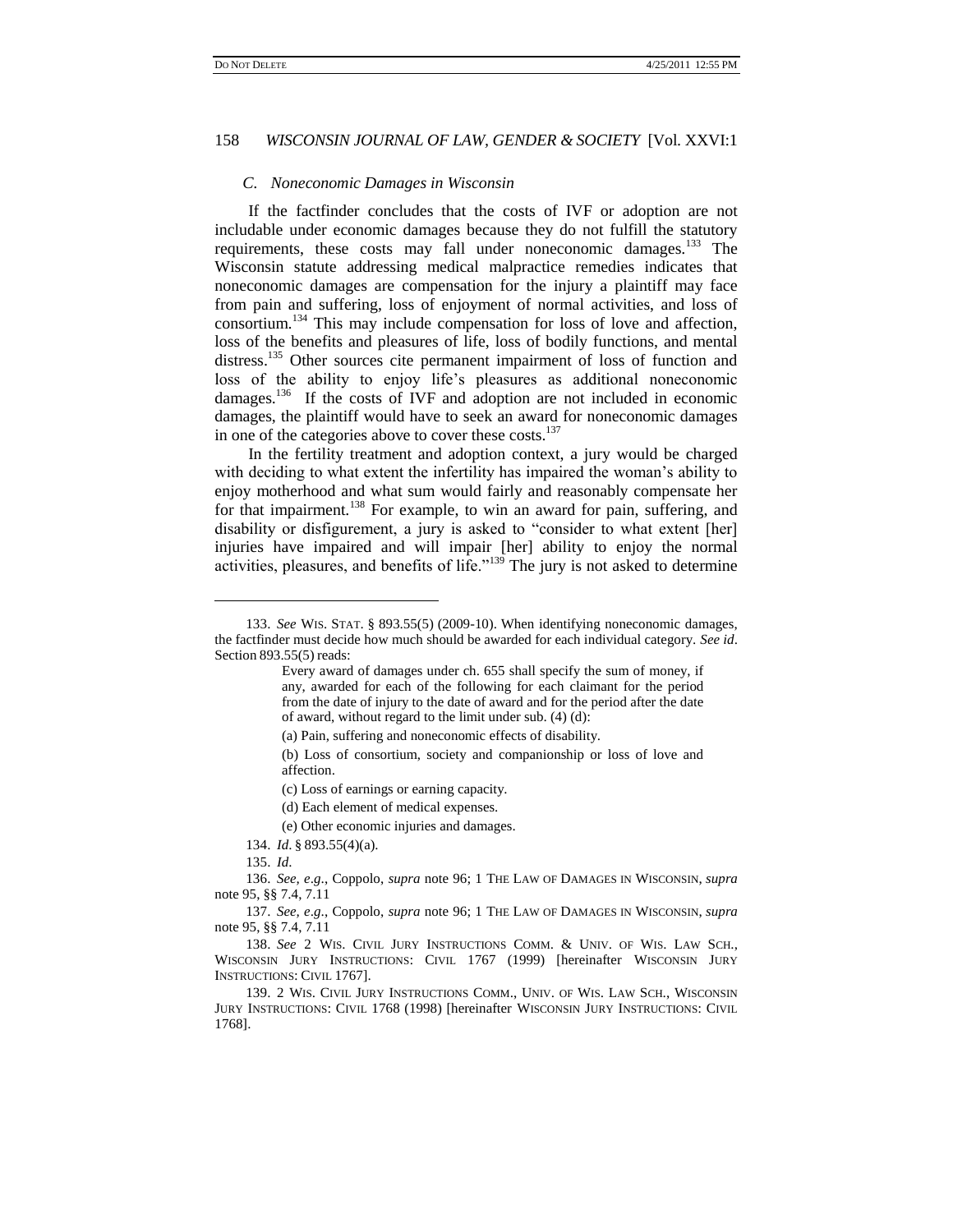#### 2011] *WISCONSIN MEDICAL MALPRACTICE LAW* 159

how much is required to make her whole, or to put her in the same place she was before the injury, but rather how much will compensate her for her current infertility.<sup>140</sup> That might lead to a disjointed jury award that does not cover the cost of procuring a child, but does cover the harm the infertility causes the plaintiff.

Noneconomic damages are capped in Wisconsin at \$750,000.<sup>141</sup> Although  $$750,000$  seems reasonable on its face, that amount is not guaranteed.<sup>142</sup> In order to win an award of noneconomic damages, a plaintiff must show that such damages are warranted.<sup>143</sup>

Even if the jury decides to award noneconomic damages, a woman in Wisconsin may remain undercompensated because noneconomic damages are capped at  $$750,000$ .<sup>144</sup> The purpose of the section 893.55 cap has conflicting objectives. On one hand it strives to "provid[e] adequate compensation to the victims of medical malpractice," but it also strives to "ensure affordable and accessible health care."<sup>145</sup> In order to balance both objectives, the legislature

143. *See* WISCONSIN JURY INSTRUCTIONS: CIVIL 1750.2, *supra* note 142; WISCONSIN JURY INSTRUCTIONS: CIVIL 1766, *supra* note 142; WISCONSIN JURY INSTRUCTIONS: CIVIL 1767, *supra* note 138; WISCONSIN JURY INSTRUCTIONS: CIVIL 1768, *supra* note 139; WISCONSIN JURY INSTRUCTIONS: CIVIL 1770, *supra* note 142.

144. *See* WIS. STAT. § 893.55(4)(d).

The legislature further finds that the limitation of \$750,000 represents an appropriate balance between providing reasonable compensation for noneconomic damages associated with medical malpractice and ensuring affordable and accessible health care. This finding is based on actuarial studies provided to the legislature, the experiences of other states with and without limitations on noneconomic damages associated with medical malpractice, the testimony of experts, and other documentary evidence presented to the legislature.

*Id.* § 893.55(1d)(b). Also, "The legislature concludes that the number chosen is neither too high nor too low to accomplish the goals of affordable and accessible health care, is a reasonable and rational response to the current medical liability situation, and is reasonably and rationally supported by the legislative record." *Id*. § 893.55(1d)(c).

145. *Id*. § 893.55(1d)(a).

<sup>140.</sup> *See* WISCONSIN JURY INSTRUCTIONS: CIVIL 1767, *supra* note 138; WISCONSIN JURY INSTRUCTIONS: CIVIL 1768, *supra* note 139.

<sup>141.</sup> WIS. STAT. § 893.55(4)(d) (2009-10). "The legislature further finds that the limitation of \$750,000 represents an appropriate balance between providing reasonable compensation for noneconomic damages associated with medical malpractice and ensuring affordable and accessible health care." *Id*. § 893.55(1d)(b).

<sup>142.</sup> *See* 2 WIS. CIVIL JURY INSTRUCTIONS COMM. & UNIV. OF WIS. LAW SCH., WISCONSIN JURY INSTRUCTIONS: CIVIL 1750.2 (1998) [hereinafter WISCONSIN JURY INSTRUCTIONS: CIVIL 1750.2]; 2 WIS. CIVIL JURY INSTRUCTIONS COMM. & UNIV. OF WIS. LAW SCH., WISCONSIN JURY INSTRUCTIONS: CIVIL 1766 (2009) [hereinafter WISCONSIN JURY INSTRUCTIONS: CIVIL 1766]; WISCONSIN JURY INSTRUCTIONS: CIVIL 1767, *supra* note 138; WISCONSIN JURY INSTRUCTIONS: CIVIL 1768, *supra* note 139; 2 WIS. CIVIL JURY INSTRUCTIONS COMM. & UNIV. OF WIS. LAW SCH., WISCONSIN JURY INSTRUCTIONS: CIVIL 1770 (2006).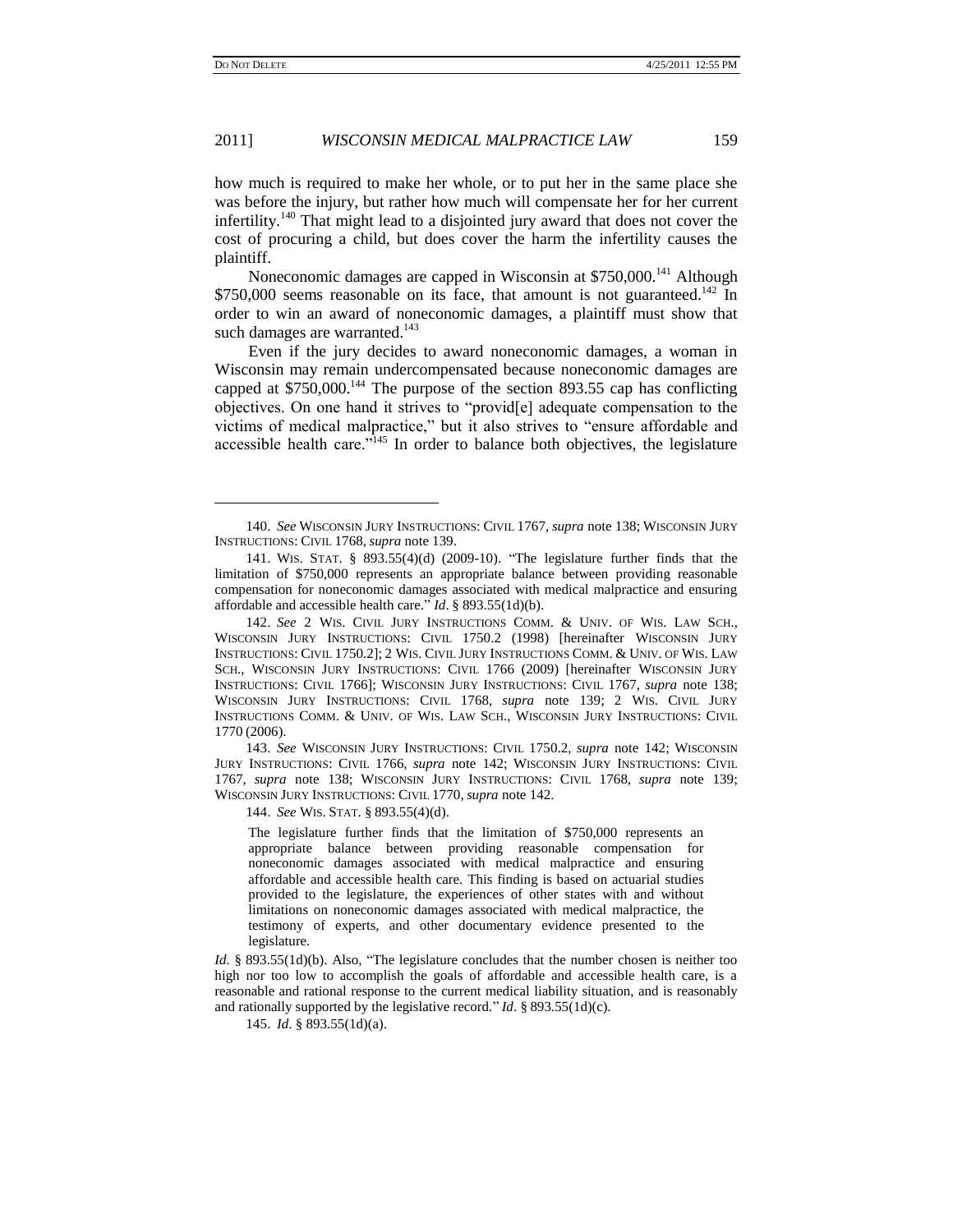capped the amount of noneconomic damages a plaintiff may be awarded and imposed requirements on health care providers in the state.<sup>146</sup>

Under section 893.55, health care providers are required to carry liability insurance and must participate in the Injured Patients and Families Compensation Fund.<sup>147</sup> The legislature rationalizes this requirement by pointing out that economic damages are still unlimited and therefore a victim who can be compensated under economic damages will be fully compensated.<sup>148</sup> Nevertheless, a victim may not be fully indemnified if she suffered large noneconomic damages (i.e., pain and suffering) compared to relatively small economic damages (i.e., medical costs).

The legislature cites several justifications for limiting the noneconomic damages that victims can be awarded.<sup>149</sup> First, unlimited noneconomic damages provide a disincentive for physicians to practice in Wisconsin.<sup>150</sup> The statute asserts that unlimited noneconomic damages lead to high insurance premiums, that is, if insurance companies are willing to provide professional limited liability coverage at all.<sup>151</sup> The effect a high award has on a health care professional"s bottom-line also serves as a disincentive.<sup>152</sup> Second, restricting noneconomic damages limits the incentive for health care professionals to practice "defensive medicine."<sup>153</sup> Defensive medicine has been proven to increase the cost of health care generally.<sup>154</sup> Third, limiting noneconomic damages gives more predictability to insurers, which in turn allows those insurers to set more risk-reflective premiums.<sup>155</sup> Fourth, limiting noneconomic damages protects the financial integrity of the Injured Patients and Families Compensation Fund by providing more predictability in awards.<sup>156</sup> This allows

 $\overline{\phantom{a}}$ 

153. *See id*. § 893.55(1d)(a)2.

156. *See id*. § 893.55(1d)(a)4. This was recognized by a 2005 Legislative Fiscal Bureau Memo, a 2001 Legislative Audit Bureau Report, and a 2005 Office of the Commissioner of Insurance Report. *See id*.

<sup>146.</sup> *Id*. The legislature determined this based on "documentary evidence, testimony received at legislative hearings, and other relevant information." *Id*.

<sup>147.</sup> *See id*.

<sup>148.</sup> *See id*.

<sup>149.</sup> *See* § 893.55(1d)(a)1.

<sup>150.</sup> *See id*.

<sup>151.</sup> *See id*. This was based on a 2003 U.S. Congress Joint Economic Committee Report, a 2003 Federal Department of Health and Human Services study, and a 2004 Office of the Commissioner of Insurance Report. *See id*.

<sup>152.</sup> *See id*. This was recognized by a 2003 U.S. Congress Joint Economic Committee Report, a 2003 Federal Department of Health and Human Services Study, and a 2004 Office of the Commissioner of Insurance Report. *See id*.

<sup>154.</sup> *Id*. This was recognized by a 2002 Federal Department of Health and Human Services Study, a 2003 U.S. Congress Joint Economic Committee Report, a 2003 Federal Government Accounting Office Study, and a 2005 Office of the Commissioner of Insurance Report. *See id*.

<sup>155.</sup> *See id*. § 893.55(1d)(a)3. This was recognized by a 2003 Federal Department of Health and Human Services Study. *See id*.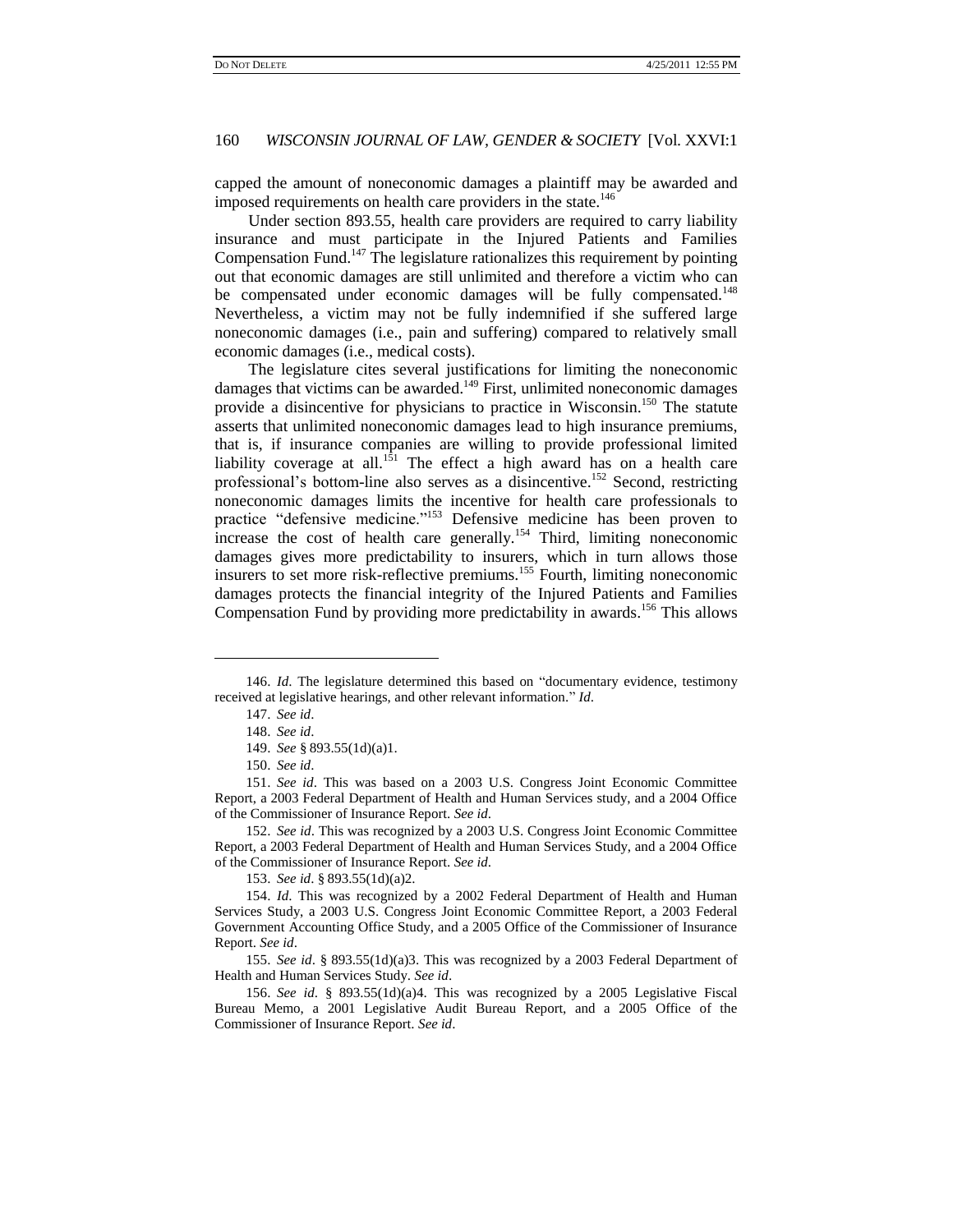the Fund"s Board of Governors to approve assessments for health care providers that are reasonable.<sup>157</sup>

#### *D. The Problem with Damages in Wisconsin*

Even after being awarded significant economic damages and a reasonable amount for noneconomic damages, it is probable that a woman will find herself undercompensated. Economic damages are nothing more than a reimbursement of monies paid or monies owed and lost income.<sup>158</sup> There is no extra money awarded for unanticipated expenditures.<sup>159</sup> The only extra monies available come from noneconomic damages.<sup>160</sup> Even the combination of economic and noneconomic damages will not fully compensate a woman for the future costs of having a child. A woman"s total award (economic plus noneconomic damages) is first reduced by the costs of litigation, such as filing fees and expert witness costs.<sup>161</sup> Then, the lawyer will take one-third of the total award as his contingency fee.<sup>162</sup> After that, the woman will pay off her outstanding medical bills.<sup>163</sup>

To understand the significance of the problem of damages, consider the following hypothetical. A woman"s negligently performed abortion caused a perforated uterus. As a result of her injury, the jury awards \$20,000 for medical expenses (which she owes), \$30,000 for lost wages, and the jury awards noneconomic damages contemplating both the recommended amount for IVF  $($100,000)$ <sup>164</sup> and a private adoption  $($40,000)$ ,<sup>165</sup> intending that the woman will want to attempt IVF, fail to become pregnant, and then adopt a child.<sup>166</sup> This makes her total award \$190,000.

l

<sup>157.</sup> *See id*. This was recognized by a 2005 Legislative Fiscal Bureau Memo, a 2001 Legislative Audit Bureau Report, and a 2005 Office of the Commissioner of Insurance Report. *See id*.

<sup>158.</sup> *See, e*.*g*., Coppolo, *supra* note [96.](#page-12-0) *See generally* THE LAW OF DAMAGES IN WISCONSIN, *supra* note 95.

<sup>159.</sup> *See, e*.*g*., Coppolo, *supra* note 96. *See generally* THE LAW OF DAMAGES IN WISCONSIN, *supra* note 95.

<sup>160.</sup> *See* WIS. STAT. § 893.55(5).

<sup>161.</sup> *See* Weber v. White, 2004 WI 63, ¶ 20, 681 N.W.2d 137 (Wis. 2004).

<sup>162.</sup> Standard contingency fee agreements provide for a one-third fee for the attorney representing the client in a medical malpractice case. *See* JAMES K. CARROLL ET AL., AM. BAR ASS"N TORT TRIAL & INS. PRACTICE SECTION, REPORT ON CONTINGENT FEES IN MEDICAL MALPRACTICE LITIGATION (2004). Although the one-third is not a required amount, the Wisconsin Rules of Professional Conduct for Attorneys establishes that the percentage of a contingency fee must be reasonable. *See* WIS. SUP. CT. R. 20:1.5(a) (2009-10).

<sup>163.</sup> *See* WIS. STAT. §§ 427.101-.105.

<sup>164.</sup> *See* Clark, *supra* note 2.

<sup>165.</sup> *See Adoption Costs*, *supra* note 2.

<sup>166.</sup> I have chosen to choose the highest award amount to signify how a high award may not fully compensate. I have chosen not to award pain and suffering or other awards for simplicity.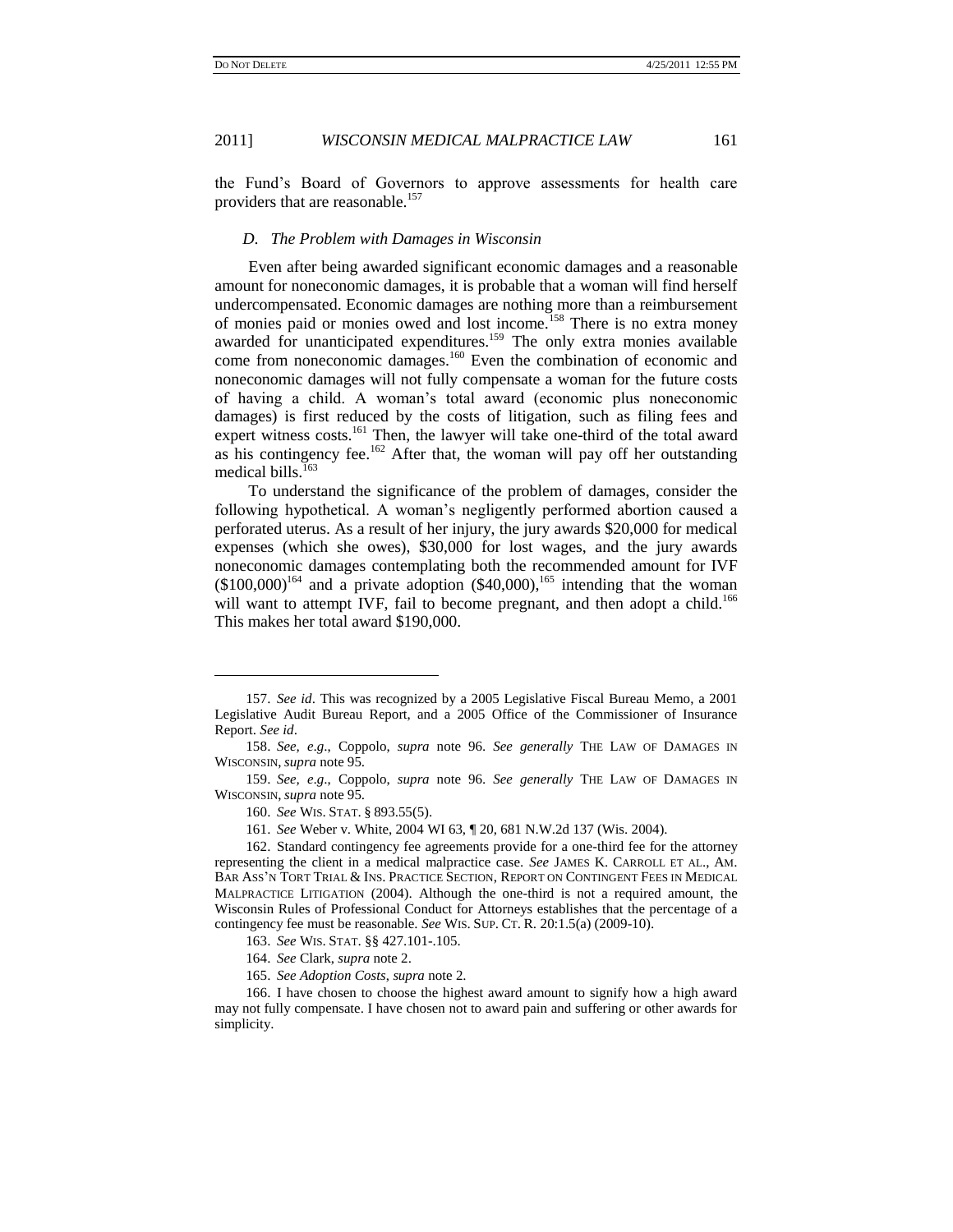First, court costs and expert fees of  $$50,000$  are deducted.<sup>167</sup> This decreases her award to \$140,000. Then, subtracting one-third attorney"s fees of \$46,200, she has \$93,800 remaining. Next, we subtract the \$20,000 of medical expenses. So after all the mandatory payments she must make, she walks away from the case with \$73,800. This leaves her undercompensated. She must choose between 1) exhausting her resources trying for a biological child when she may or may not conceive, 2) giving up on having a biological child and adopting, or 3) spending her own money to supplement what is lacking. To the extent that the jury discounts her award even further, the options continue to evaporate.

Further, awarding costs of either IVF or adoption with either economic or noneconomic damages requires a jury to decide unknowable factors: whether the plaintiff will choose to have children,<sup>168</sup> whether she would want to try fertility treatments first or adopt, and what kind of adoption she would choose. A woman is statistically likely to have children; however, some women choose not to have children.<sup>169</sup> The jury must determine whether it is "reasonably likely" that the plaintiff will choose to have a child in the future.<sup>170</sup>

The jury"s interpretation of the reasonably likely standard may also be colored by a jury's impression of a woman who has undergone an abortion.<sup>171</sup> It would not be unreasonable to see how a jury could make the leap from "she did not want a child now" to "she may never want a child, even in light of statistics to the contrary."<sup>172</sup>

After the jury decides that the woman is reasonably likely to want a child in the future, they must decide what costs the woman is reasonably likely to incur in her endeavor to have a child.<sup>173</sup> The jury must decide if the woman is reasonably likely to start with IVF, desiring a biological child of her own, or start directly with adoption.<sup>174</sup> Although there is no special instruction on frugality in the jury instruction, intuitively, a jury may not be willing to award a

 $\overline{\phantom{a}}$ 

<sup>167.</sup> Although the costs of fees and experts will vary case by case, one site quoted \$50,000 as a minimum. *See, e*.*g*., *How Much Will It Cost to File a Medical Malpractice Case?*, DR. BRUCE G. FAGEL & ASSOCS., http://www.fagellaw.com/FAQ/ How\_Much\_Will\_it\_Cost\_.aspx (last visited Apr. 16, 2011).

<sup>168.</sup> *See* Gillum, *supra* not[e 116;](#page-14-1) *see also* STERLING & BEST-BOSS, *supra* not[e 9;](#page-2-1) Berry et al., *supra* not[e 11.](#page-2-0)

<sup>169.</sup> *See* Gillum, *supra* not[e 116.](#page-14-1)

<sup>170.</sup> *See* WISCONSIN JURY INSTRUCTIONS: CIVIL 1768, *supra* note 139.

<sup>171.</sup> Although there is very little research available on what factors juries typically consider when they are shut behind the doors of their deliberation room, it seems in line with what we know about our own nature to assume they bring their own opinions of such a controversial issue into the jury room. *See* Coppolo, *supra* note [96.](#page-12-0)

<sup>172.</sup> *See id*.; *Abortion Complications*, *supra* not[e 117.](#page-14-0)

<sup>173.</sup> *See* Coppolo, *supra* note [96.](#page-12-0) *See generally* THE LAW OF DAMAGES IN WISCONSIN, *supra* note 95.

<sup>174.</sup> This decision may be simplified for the jury based on whether the woman has fertility problems or is completely incapable of carrying a child as a result of the negligent procedure. In the case of the woman who is completely incapable of carrying child, the jury would only have to address the adoption issue.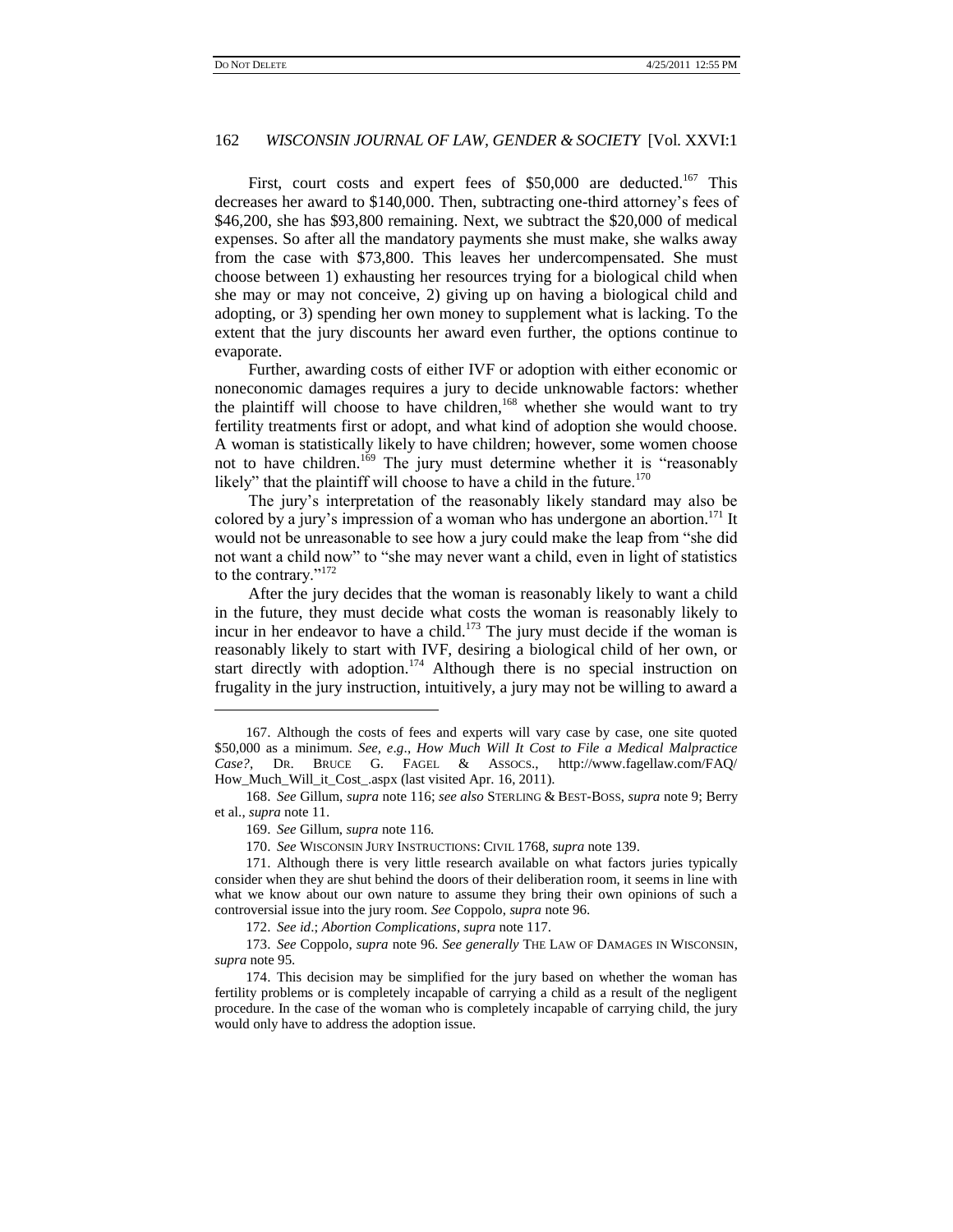woman exorbitant amounts of the defendant"s money when a lesser amount would do.<sup>175</sup>

For example, because of the likely failure of IVF treatments, a jury may conclude that the woman should abandon the idea of having a biological child and instead adopt. Given that  $75\%$  of all IVF attempts end in failure,  $176$  it would be easy for a court to instruct a jury not to expect negligent defendants to bear the costs of something so speculative. However, it is also not contested that most parents would prefer a child that is biologically related to them.<sup>177</sup> If a jury finds that some IVF treatments are warranted, they then must decide how many and at what cost.<sup>178</sup> They must determine the quality and the cost of the fertility specialist she may seek and how many rounds of IVF the plaintiff may undergo.<sup>179</sup> *The New England Journal of Medicine* asserted that undergoing at least six cycles maximizes the chances a woman has of giving birth.<sup>180</sup> However, rounds can range from one to at least eleven for some women.<sup>181</sup>

Given that there is so much for a jury to think about that is not mentioned in the jury instructions, it would be easy for a jury to get side-tracked or confused and leave a plaintiff undercompensated for the economic and noneconomic losses she has suffered.

This leaves the woman undercompensated for the injury inflicted by a medical professional during the course of a negligently performed abortion. The injured woman may be undercompensated for any future costs of fertility treatments and adoption costs. Those costs may include one treatment alone, or several cycles of IVF, plus the additional costs of adoption depending on the woman.<sup>182</sup>

### *E. Proposed Changes to Wisconsin's Jury Instructions*

To fully compensate the victim of a negligently performed abortion, the jury instructions should be changed to specifically include future fertility treatment and adoption costs as future medical expenses. The costs of fertility treatments and adoption costs should be included in economic damages, as opposed to the capped noneconomic damages, which would continue to leave a woman undercompensated. Based on the bias a jury may have toward

 $\overline{\phantom{a}}$ 

<sup>175.</sup> *See* WISCONSIN JURY INSTRUCTIONS: CIVIL 1768, *supra* note 139.

<sup>176.</sup> *See* Clark, *supra* note 2.

<sup>177.</sup> *See id*.

<sup>178.</sup> *See* WISCONSIN JURY INSTRUCTIONS: CIVIL 1768, *supra* note 139.

<sup>179.</sup> *See id*.

<sup>180.</sup> Patti Neighmond, *Study: Sixth Time May Be Charm for In Vitro*, NPR (Jan. 21, 2009), http://www.npr.org/templates/story/story.php?storyId=99654924. "A woman younger than 35, for example, had a 65 to 86 percent chance of giving birth after six IVF cycles." *Id*. Beth Israel Deaconess Medical Center, Harvard Medical School, and Boston IVF conducted the research for the study. *See id*.

<sup>181.</sup> *See, e*.*g*., Melissa Ford, *How Many IVF Cycles Are Enough?*, BLOGHER.COM (Apr. 16, 2009, 6:53 AM), http://www.blogher.com/how-many-ivf-cycles-are-enough.

<sup>182.</sup> *See* Clark, *supra* note 2; *Adoption Costs*, *supra* note 2.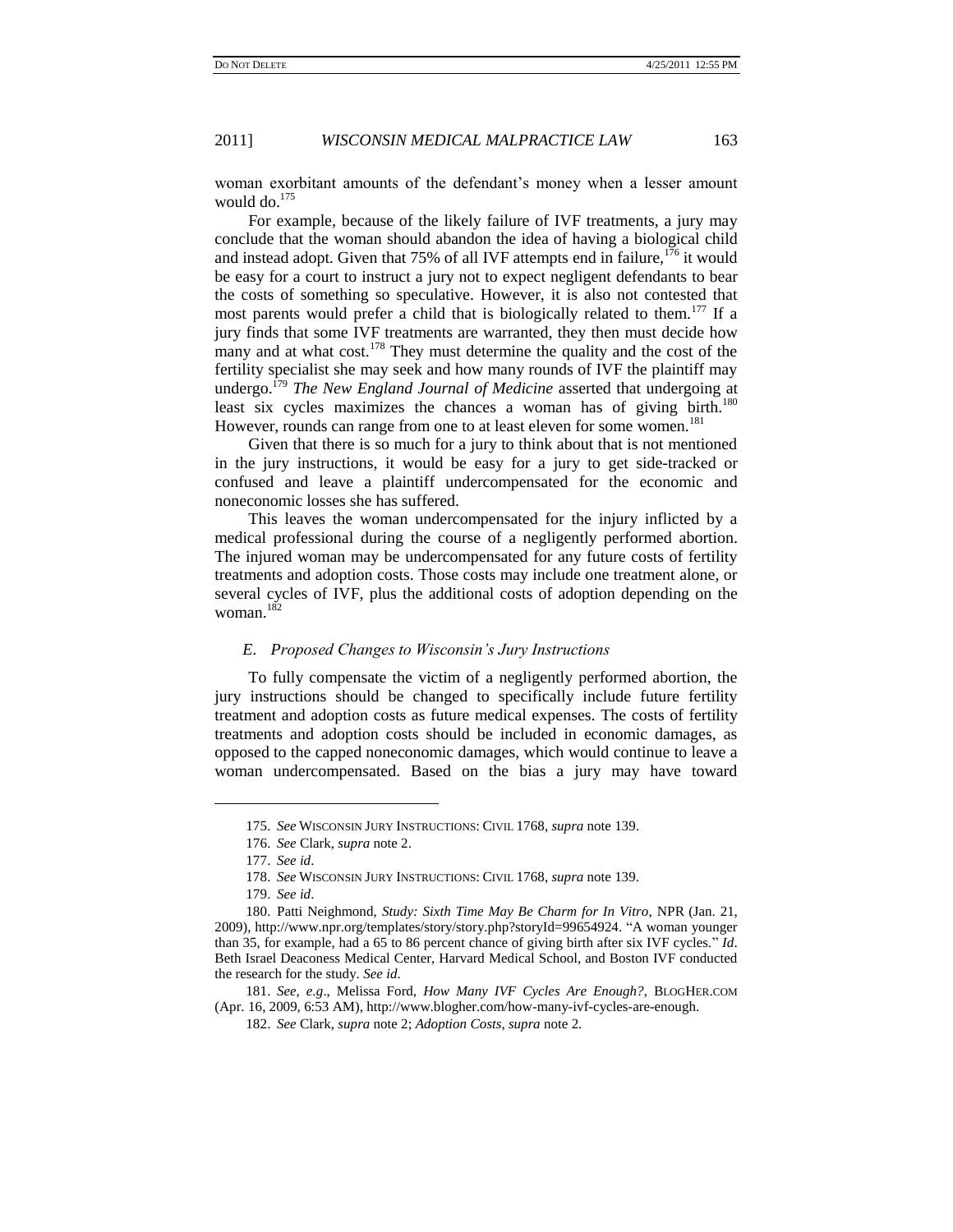### 164 *WISCONSIN JOURNAL OF LAW, GENDER & SOCIETY* [Vol. XXVI:1

abortions, a jury should not decide if a woman will want a child in the future. Rather, the jury should be instructed that a woman within her childbearing years should be presumed to want a child in the future, unless she stipulates otherwise.<sup>183</sup>

The cost of fertility treatments and adoption should be expressly included in economic damages. Economic damages are more fitting because fertility treatments and adoption costs are all expenses that are incurred by the victim and must be compensated for.<sup>184</sup> Since a woman was fertile before the abortion, adoption and IVF costs will be additional to those costs she normally would have paid to bear a child in the future absent the injury.

### **CONCLUSION**

A woman who has undergone a negligently performed abortion is likely to be grossly undercompensated for future actual costs that she may incur from fertility treatments and adoption because the Wisconsin Statutes and related jury instructions do not expressly provide for an award for those expenses.<sup>185</sup> The economic damages section of the award will cover the medical costs relating to repairing the damage of a negligent abortion procedure.<sup>186</sup> While the economic damages will help cover the woman"s immediate health risks, she may still find herself infertile and unable to have a child.<sup>187</sup> The noneconomic damages award will provide for the pain and suffering the jury decides resulted from a negligent procedure, but that award may not be sufficient to absorb all of the costs of having a child later.<sup>188</sup>

Having a child results in steep costs when one must undergo fertility treatments or pay adoption fees. At the very lowest, the costs start at \$5,000 and may cost up to several hundreds of thousands of dollars if a woman were to go through several cycles of IVF treatment and a private adoption.<sup>189</sup> It is costefficient to tell a plaintiff that they must stick to the cheapest route possible and only use public adoption.<sup>190</sup> However, this option precludes a woman from

<sup>183.</sup> Women under the age of twenty-five obtain over half of the abortions in the United States. *See* GUTTMACHER INST.*, supra* note [18;](#page-2-2) *see also* Jones et al., *supra* not[e 18,](#page-2-2) at 228.

<sup>184.</sup> *See* WIS. ADMIN. CODE INS § 17.26(3)(c) (2010); *see also* Coppolo, *supra* not[e 96.](#page-12-0)

<sup>185.</sup> Costs of repairing the damage from the negligent procedure, unless it relieves the infertility, does not cover the costs of IVF or adoption unless a separate amount is awarded by the jury for such future costs. Since the woman underwent an abortion when the negligence occurred, it is reasonable to assume that she was, in fact, fertile prior to the procedure. Therefore to be whole again she should be able to have a child, as she could before the procedure.

<sup>186.</sup> *See* WIS. STAT. §§ 655.009(2), 893.55 (2009-10); WISCONSIN JURY INSTRUCTIONS: CIVIL 1756, *supra* note 1; WISCONSIN JURY INSTRUCTIONS: CIVIL 1758, *supra* note 1.

<sup>187.</sup> *See* Northern, *supra* note 3; *Who Should Not Use Medication Abortion?*, *supra* note [53.](#page-7-3)

<sup>188.</sup> *See* WIS. STAT. § 893.55(4).

<sup>189.</sup> *See* Clark, *supra* note 2; *Adoption Costs*, *supra* note 2.

<sup>190.</sup> *See Adoption Costs*, *supra* note 2.